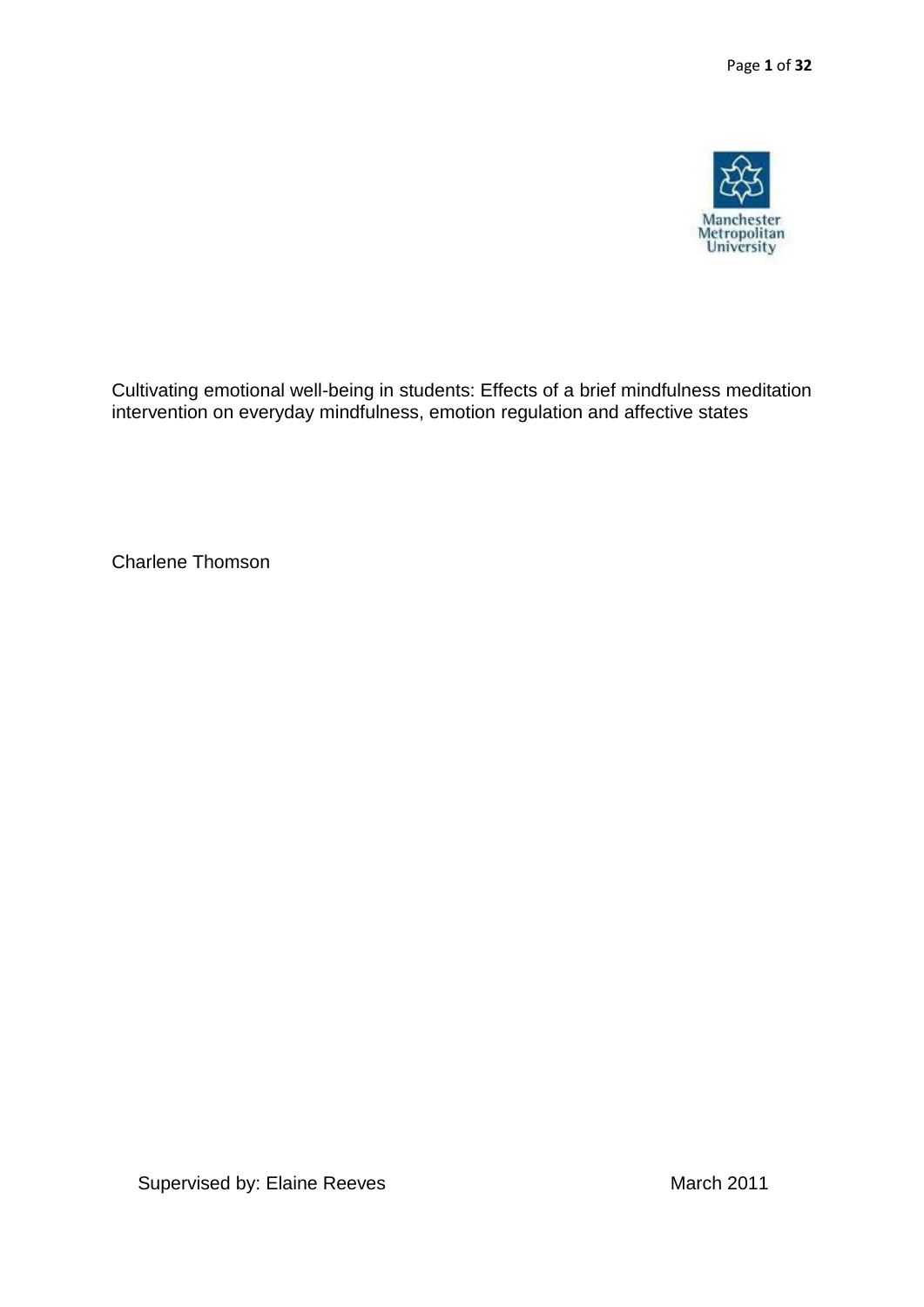Cultivating emotional well-being in students: Effects of a brief mindfulness meditation intervention on everyday mindfulness, emotion regulation and affective states

### **ABSTRACT**

Undergraduate students are vulnerable to mental health problems throughout their academic studies (Bewick *et al*., 2010). Research suggests that the manner in which individuals respond to and modulate emotion (emotion regulation; ER) plays an important role in the development and maintenance of emotional disorders such as anxiety and depression (Chambers *et al*., 2009). Shapiro (2009) proposes that mindfulness meditation (MM) is one method of teaching students how to adaptively regulate their emotions, however, research has yet to elucidate the mechanisms of action through which MM exerts its beneficial effects. This study randomised forty undergraduate students aged 18-24 to three weekly sessions of MM or an active control condition. Concomitant changes in self-reported everyday mindfulness, ER difficulties, and positive and negative affect were assessed. Despite no condition effects on self-reported negative affect, meditators reported significant increases in everyday mindfulness and positive affect and significantly reduced ER difficulties. Research exploring the short-term effects of MM on ER and affective states is new but promising. This research demonstrates that MM can enhance the emotional well-being of students and thus supports theoretical stances claiming that MM may initially exerts its effects by increasing positive affect and reducing difficulties in ER (Garland et al., 2010).

| <b>KEY</b><br>WORDS: | <b>MINDFULNESS</b><br><b>MEDITATION</b> | <b>STUDENT</b><br><b>MENTAL</b><br><b>HEALTH</b> | <b>EVERYDAY</b><br><b>MINDFULNESS IREGULATIOON</b> | <b>EMOTION</b> | <b>AFFECTIIVE</b><br><b>STATES</b> |
|----------------------|-----------------------------------------|--------------------------------------------------|----------------------------------------------------|----------------|------------------------------------|
|----------------------|-----------------------------------------|--------------------------------------------------|----------------------------------------------------|----------------|------------------------------------|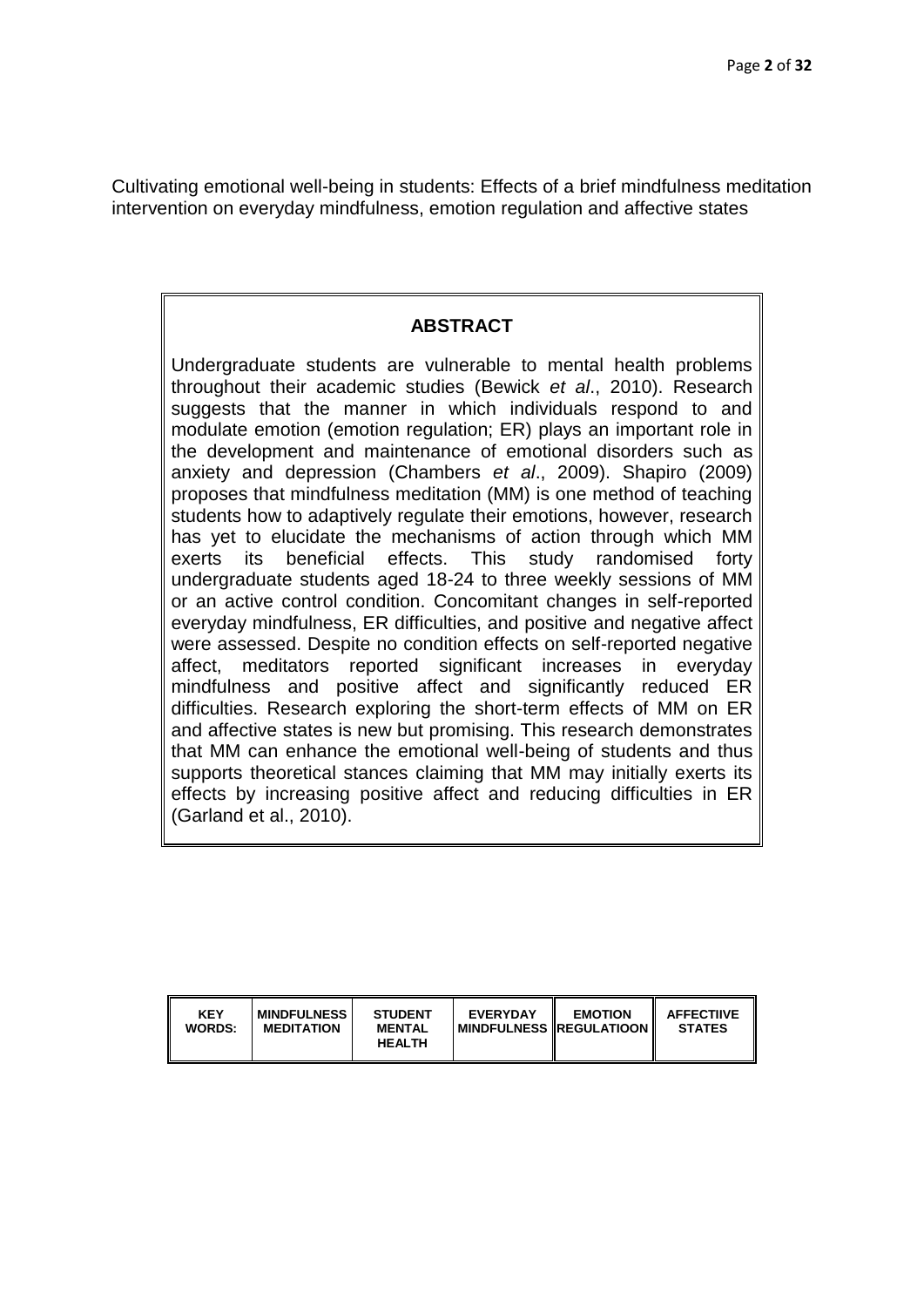# **Introduction**

### **Mindfulness and mindfulness-based stress reduction**

Scientific interest in mindfulness meditation (MM) has burgeoned within the last decade. Originating within Buddhist spiritual practices, mindfulness is a multi-faceted construct operationalised as: 'non-elaborative, non-judgemental, present-centred awareness in which each thought, feeling or sensation that arises in the attentional field is acknowledged and accepted as it is' (Bishop, 2004, p.8). Research has primarily explored mindfulness as a skill developed through practice but also as a state and a disposition (Williams, 2010). Meditation is defined as attentional training that involves openly monitoring ones present experience and all objects within that experience (Chambers *et al*., 2009) and thus MM is the practice of cultivating a mindful state within meditative practice. So far, research has primarily focused on the Mindfulness-Based Stress Reduction (MBSR) program - a group program teaching MM within a structured, experiential format over eight weeks (Kabat-Zinn, 2003). In clinical populations, MBSR and its derivatives are an efficacious treatment for a wide range of mental illnesses including mood (Teasdale *et al.*, 2000) and anxiety disorders (Miller *et al.,* 1995). For example, in a meta-analysis of twenty empirical studies, Grossman *et al*. (2004) found that MBSR programs produced consistent salutary effects with the selected studies showing a mean effect size of *d =* 0.49.

# **Everyday mindfulness**

Many claim that the beneficial outcomes of MBSR programs are due to increases in everyday mindfulness (Nyklíček *et al.,* 2008) – distinct from sitting MM practice (Thompson & Waltz, 2007) and correlated with improved psychological well-being (Brown & Ryan, 2003). For example, Carmody and Baer (2008) conducted a survey of 174 MBSR participants and found that from pre- to post-intervention increased scores of everyday mindfulness mediated the relationship between MM and improved psychological well-being. This study established the benefit of conceptualising everyday mindfulness as a multi-faceted construct involving observing internal and external stimuli, describing or labelling experiences, acting with awareness, non-judging of inner experience and non-reactivity to inner experience (Baer *et al*., 2007). Furthermore, despite the use of a very selective sample, this research also established the importance of regular MM home practice throughout the MBSR intervention.

#### **Emotion regulation**

More recently, a major focus of MM research has been emotion and emotion regulation (ER). Facets of ER include emotional awareness, emotional clarity, and acceptance of emotional states (Gratz & Roemer, 2004). ER is therefore defined as 'the process of modulating one or more aspects of an emotional experience or response' (Chambers *et al*., 2009, p.564) and can be adaptive or maladaptive depending upon which ER strategies are utilised and the context within which they are employed (Gross, 1998). Maladaptive ER strategies usually entail avoidance strategies such as suppression, distraction, and rumination (John & Gross, 2004), and have at their core experiential avoidance - believed to be at the heart of psychopathology in general (Hayes & Wilson, 1994). As maladaptive ER strategies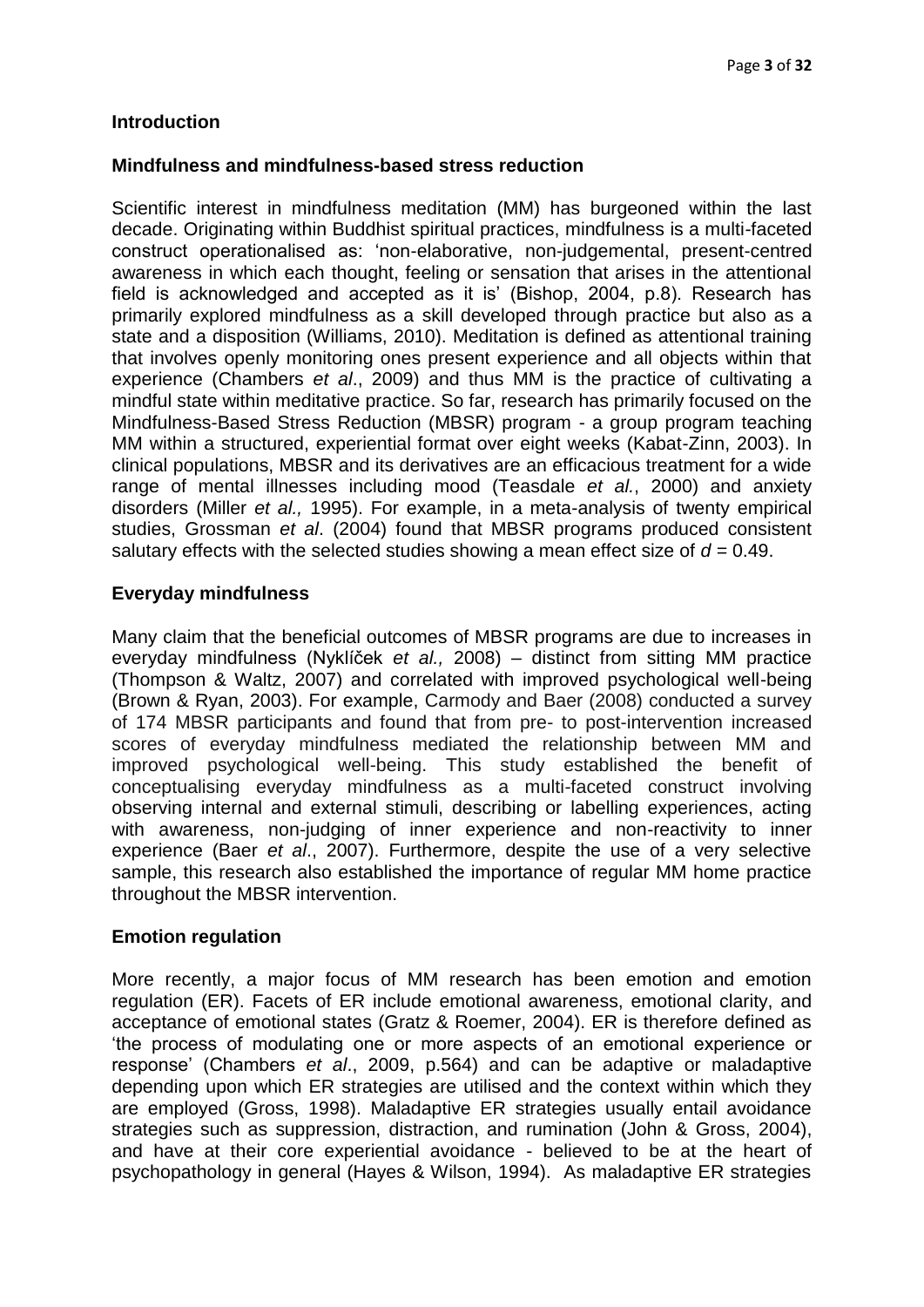are significantly correlated with a vast array of psychological disorders (e.g. Aldao *et al*., 2010; Augustine & Hemenover, 2009) and found to underlie the development and maintenance of such disorders (Berking, 2008), it is imperative to formulate interventions that can cultivate adaptive ER strategies. As MM cultivates acceptance and awareness, it is an ideal intervention for such purposes (Brown *et al.,* 2007). In a review of MM and ER literature, Chambers *et al*. (2009, p.569) suggested the conceptual integration of Mindful Emotion Regulation (MER) as 'the capacity to remain mindfully aware at all times, irrespective of the apparent valence or magnitude of any emotion that is experienced'.

# **Mindful emotion regulation and affective states**

An example of MER research is provided by Goldin and Gross (2010) who assessed participants with social anxiety disorder pre- and post-MBSR training. Participants underwent functional MRI scanning post-MBSR whilst reacting to negative selfbeliefs and regulating their emotions by use of either a distraction or a meditative task. The meditation task was associated with decreases in reported negative affect and corresponding reductions in amygdala activity – known to play a pivotal role in the neural underpinning of negative emotional processing (Fletcher, 2010). Whilst experimenter selection of emotional stimuli may have reduced the ecological validity of this study, the results indicate that mindfulness-related changes can occur at the emotion-based processing level. This is further supported by long-awaited rigorously controlled methodological findings that MBSR participants show changes in gray matter concentration within brain regions involved in emotion regulation (Holzel, 2011).

Identifying the mechanisms of change within MBSR programs has been problematic as the effects of training are difficult to separate from non-specific effects of the intervention leading to positive outcomes such as social support and positive expectations (Davidson, 2010). A frequent lack of active control groups also makes it difficult to discern whether increases in mindfulness directly produce the beneficial outcomes observed (Nyklíček *et al.,* 2008; Shapiro, Carlson *et al*., 2005). As longitudinal studies are often not amenable to use of a control condition, alternative studies have sought to utilise modified forms of the MBSR – extracting key MM practices in an attempt to elucidate the short-term processes involved in MER. Such research suggests that enhanced MER and improvements in other cognitive processes can occur after only brief MM training. For example, 4-day MM training has been associated with improved working memory and sustained attention (e.g. Tang *et al*., 2007; Zeidan *et al.,* 2010) and the 45-minute 'body scan' meditation from the MBSR program has shown beneficial physiological effects after only two 45 minute sessions (Ditto *et al.,* 2006).

Erisman and Roemer (2010) extended previous studies by randomly assigning participants with ER difficulties to a 10-minute MM or active control group. Participants watched a fixed series of negative, positive and then affectively mixed film clips and reported positive and negative affect and state ER difficulties after each clip. Contrary to prediction, the meditation group did not report significantly reduced ER difficulties or negative affect after the negatively valenced film clip but did however report higher levels of positive affect in response to the positive film clip. The authors concluded that the MM was too brief to influence responses to the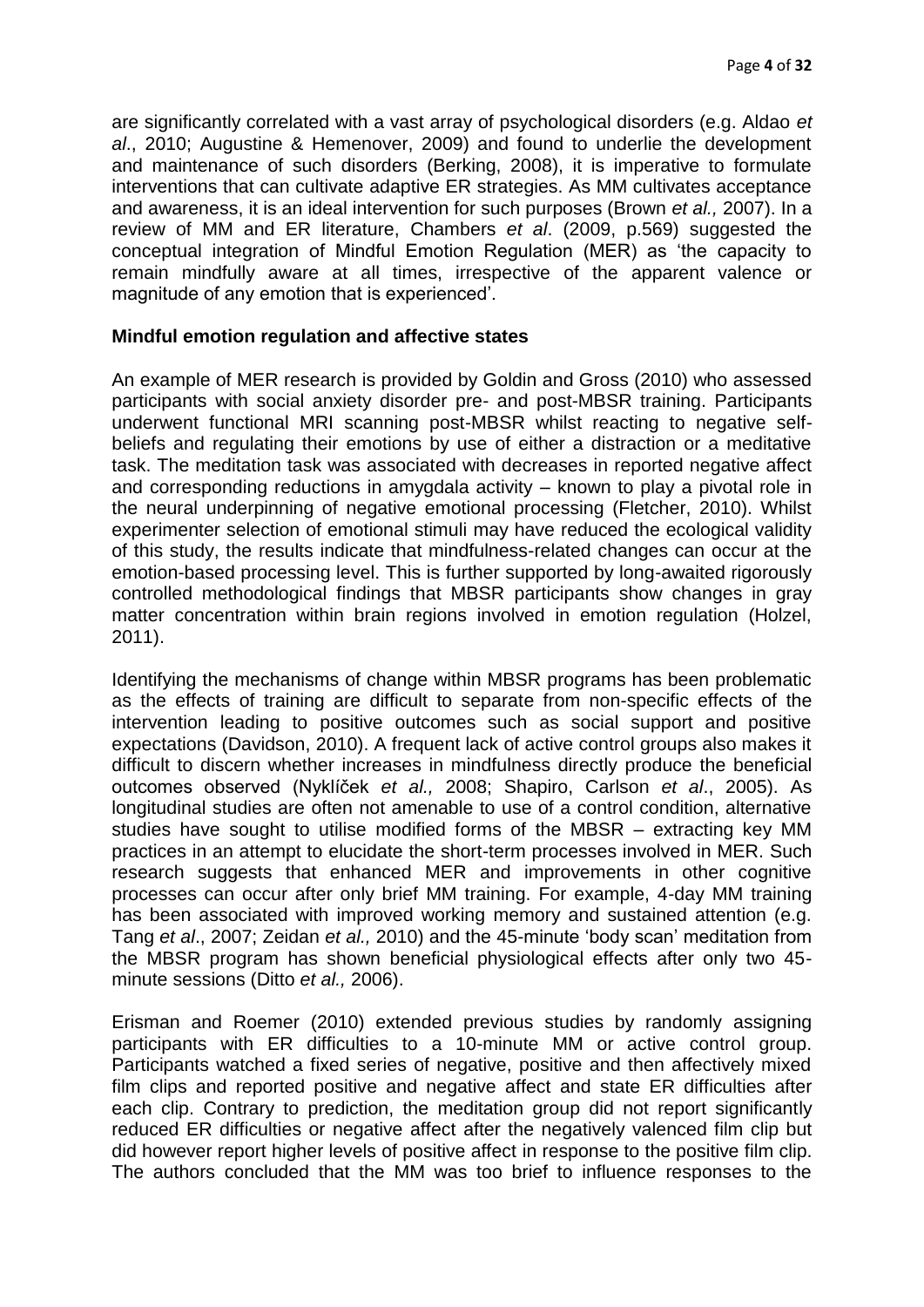negative clip, however the participants' ability to experience greater positive affect after viewing the distressing clip was taken to indicate adaptive emotional responding to aversive stimuli (Erisman and Roemer*,* 2010). Generalising these results to the effects of MM on ER is difficult due to the artificial stimuli adopted, the short MM session and the disruption caused by using self-report measures throughout film viewing. However, the study highlights previous findings that brief MM may initially exert its effects by increasing positive emotions rather than directly influencing negative emotions or ER strategies at the earlier stages (e.g. Arch & Craske, 2006; Farb, 2010). In a review of such research, Garland *et al*. (2010) proposed that MM triggers positive emotions which in turn broaden thought-action repertoires that consequently promote behavioural flexibility and broadened cognition. Put simply, frequent positive affect may be a hallmark of well-being that engenders mental states that promote durable personal resources which eventually lead to enduring changes in trait affective responses and ER (Lyubomirsky *et al.*, 2005)*.* This is based upon the 'broaden-and-build theory of positive emotions' (Fredrickson, 1998) and parallels findings that negative emotions lead to narrowed attention and thought-action repertoires (Baumeister *et al.,* 2001). For example, a negativity-bias toward stimuli and events is shown to decrease after MM interventions in which reported positive emotions have increased (e.g. Orzech *et al*., 2009; Shallcross, 2010), suggesting that an incremental increase in positive emotion counteracts the adverse effects of negative emotion (e.g. Fredrickson & Levenson, 1998; Fredrickson *et al*., 2000). Garland *et al*. (2010) and others (eg. Pressman & Cohen, 2005) conclude that this in turn supports adaptive ER. However, there are disagreements with regard to the role of positive emotions with some arguing that MM should not increase positive affect but promote instead balanced levels of affect (Brown & Cordon, 2009). This may explain contradictory findings of decreased positive affect but increased negative affect in some MM interventions (eg. Thompson & Waltz, 2007).

#### **Students and mindfulness meditation**

Such research has reinforced arguments within positive psychology that mental health interventions should be implemented within vulnerable populations to protect against mental health problems (Seligman *et al*., 2005; Shapiro *et al*., 2002). One population of interest is undergraduate students who have been found to be vulnerable to anxiety and depression throughout their academic studies (Shapiro *et al*., 1998; 2007). For example, mental health difficulties in students increased 169% from 1999-2004 (Bewick *et al*., 2010) and recent figures show that they are continuing to rise (Higher Education Statistics Agency, 2011). Although university counselling services can provide support, they are often not utilised for a variety of reasons (Eisenberg *et al*., 2007) and students may instead turn to avoidance strategies such as binge drinking (Wicki *et al*., 2010) and consequently become accustomed to maladaptive ER strategies that may cause later mental health problems (Shapiro *et al.,* 2008). Improved ER may prevent the development of emotion-related disorders, thereby providing students with resilience-building coping mechanisms (Sin & Lyubomirsky 2009). Furthermore, increased positive affect can enhance cognitive processes relevant to students, for example, processing and retaining new information and thinking in flexible and creative ways (Fredrickson *et al*., 2008).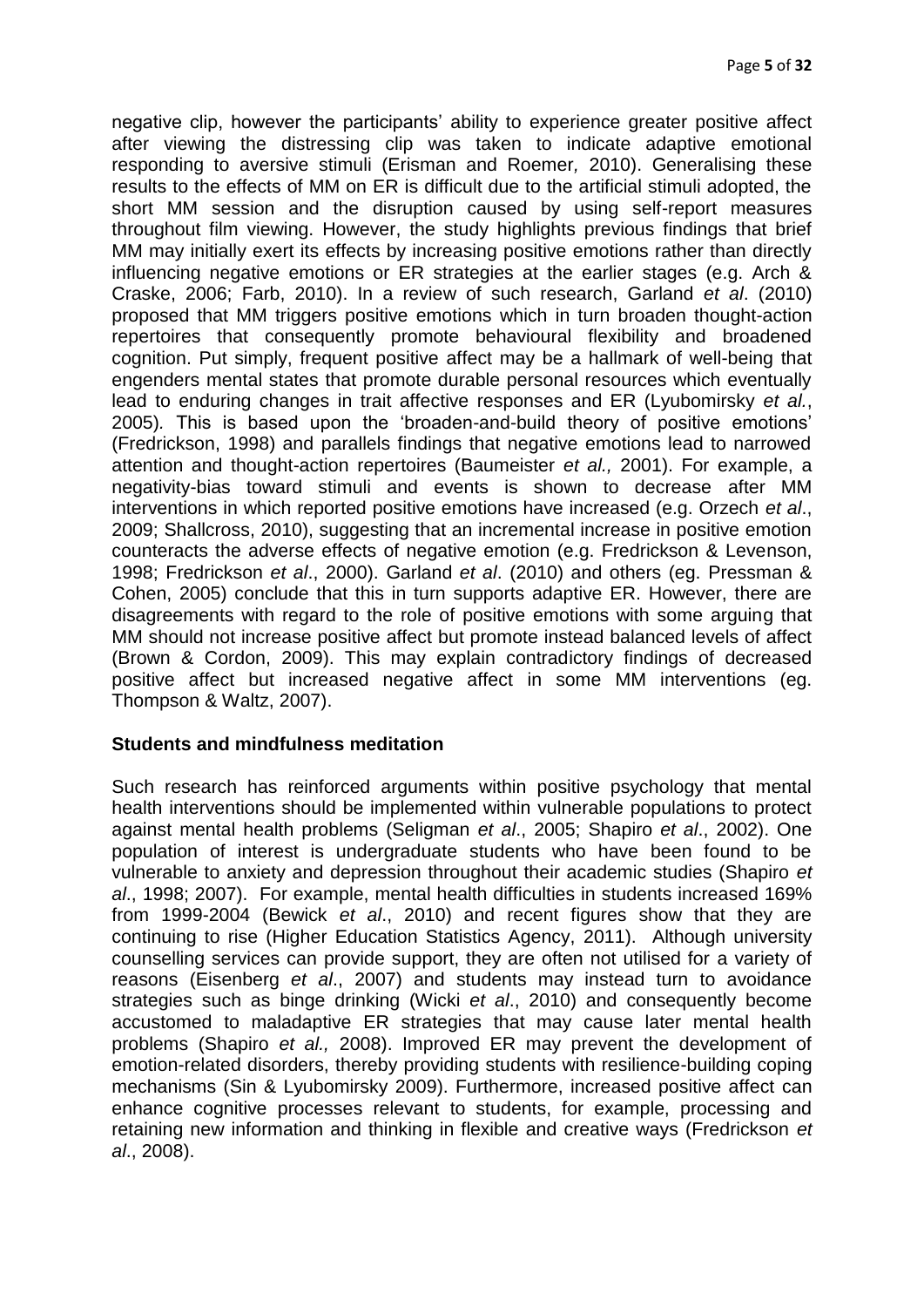Following this, Jain *et al.* (2007) randomly assigned students to a one month MM, relaxation or control group using a derivative of MBSR training for the MM group. Participants were assessed on measures of affect and two maladaptive ER strategies - rumination and distraction. The MM group reported increased positive affect and reductions in maladaptive ER. Whilst such results are promising, as specific ER strategies were assessed it is unknown whether ER was generally improved (Broderick, 2005) and the use of group exercises may have compounded the findings by promoting social support.

# **The present study**

Research has indicated that MM might be beneficial for students by increasing everyday mindfulness which can in turn promote adaptive ER and improve affective states (Jimenez *et al.,* 2010). The aim of the present study is to assess whether a brief MM intervention can enhance student emotional well-being and to investigate to what extent 3 MM sessions can influence everyday mindfulness, ER, and positive and negative affect. A brief intervention is warranted as lengthy MBSR interventions or short laboratory studies are not suited to explore the short-term effects of MM (Williams, 2010). A quasi-experimental design is used with meditation-naive students matched for ER difficulties and then randomly assigned to 3 weekly sessions of MM or an active control condition*.* Self-report measures are used to assess everyday mindfulness, ER difficulties and positive and negative affect preand post-intervention and further weekly reports of ER difficulties and affective states are collected for week-by-week measurement. To overcome previous limitations the present study implements the MM sessions in an individual format using audiorecordings and makes use of an active control group to ensure that any effects are more likely to be the result of MM training (Davidson, 2010).

In line with previous research (Carmody & Baer, 2008) it is firstly hypothesised that from pre- to post-intervention, MM sessions will increase self-reported everyday mindfulness (H1). Secondly, following Jain *et al*. (2007), it is expected that 3 MM sessions will reduce self-reported ER difficulties (H2). Based on Garland *et al*.'s (2010) review, it is thirdly hypothesised that 3 MM sessions will increase selfreported positive affect (H3) and in turn, fourthly hypothesised that it will decrease negative affect (H4).

# **Methodology**

# **Pre-study**

 $\overline{a}$ 

Students were recruited using opportunity sampling via flyers posted around the university campus that asked for participants for research on meditation and careers guidance (Appendix A). Power analyses<sup>1</sup> indicated that a minimum of 14 participants per group (meditation or control) were required (Appendix B; Murphy & Myors, 2004). Eligibility criteria (Appendix C) specified that participants should be meditation-naive, available to attend all sessions and complete all measures, and

<sup>&</sup>lt;sup>1</sup> Power analyses were conducted using G\*Power3 (Faul *et al.*, 2007) based on normative standard deviations for a primary outcome measure (the DERS-S) at a significance level of .05, a power of .80 and a small effect size (Cohen's  $d = .25$ ) - indicating that 28 participants were required to detect a significant difference between groups.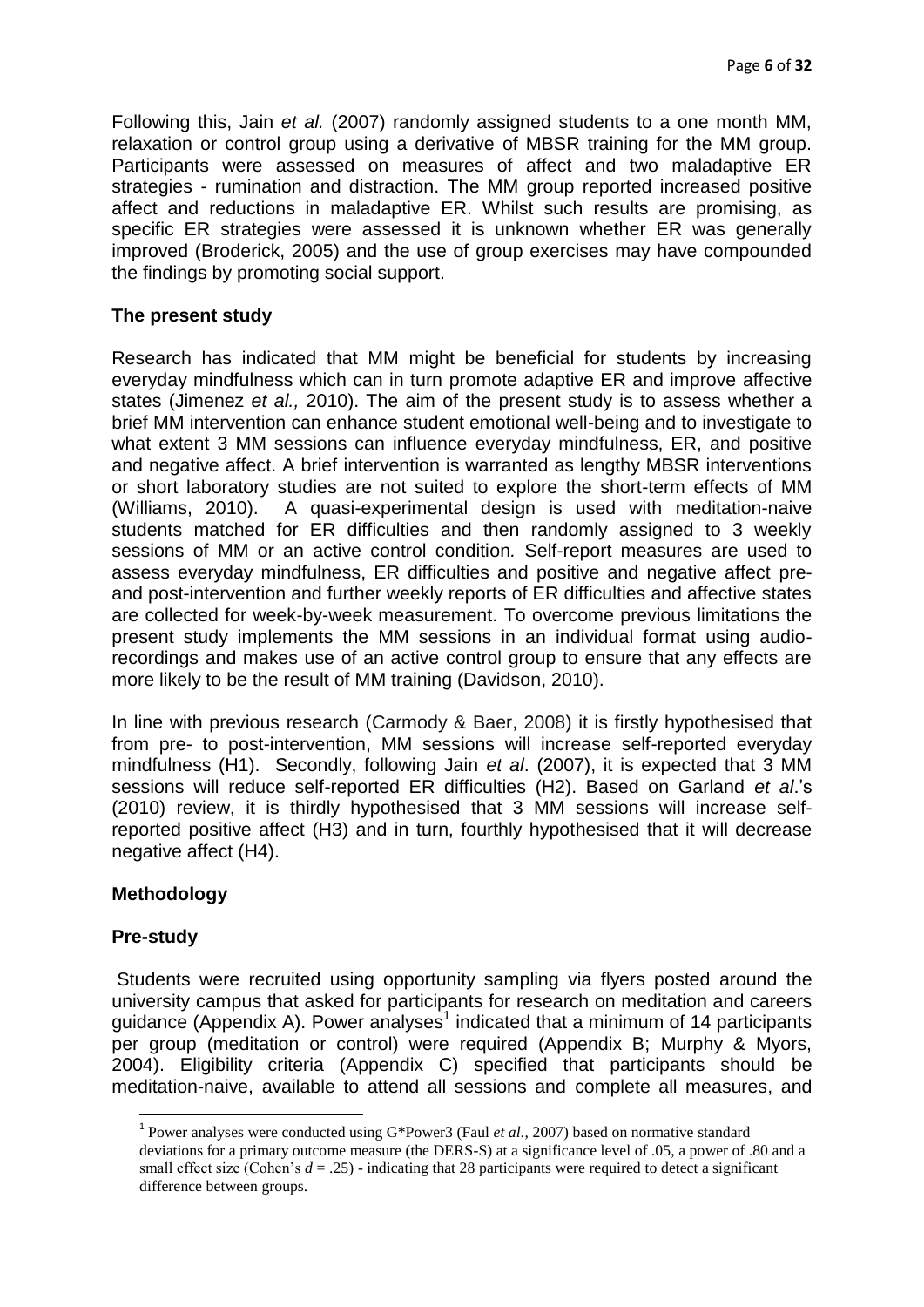willing to be randomised into groups. A total of 48 eligible participants volunteered. Eight participants were excluded for non-attendance due to study demands (*N=*4), work commitments (*N*=2) and personal issues (*N=*2). The final sample consisted of 40 participants.

All participants were then directed to an online survey site (Esurveyspro, 2010) to read the research brief (Appendix D), provide informed consent, demographic information (Appendix E), and to complete the Difficulties in Emotion Regulation Scale – State-version (DERS-S; McLaughlin *et al.,* 2007 – see below). Following Erisman and Roemer (2010), the DERS-S scores were stratified to match participants by group to restrict pre-study differences. Independent t-tests were conducted on both groups for DERS-S scores at pre-intervention and no significant differences were found  $t(38) = .195$ ,  $p = .85<sup>2</sup>$  (see **Table 1** below). Once matched, participants were randomly assigned to groups using a computer-generated random number table.

# **Design**

A 2 x 4 mixed quasi-experimental factorial design is used. The between-subjects independent variable is group type (meditation or control) and the within-subjects independent variable is assessment time (weeks 1, 2, 3 & 4). The dependent variables are the scores for everyday mindfulness, ER difficulties and positive and negative affect – as measured by self-report measures.

# **Controls**

 $\overline{a}$ 

The administration of all measures was counterbalanced at each assessment time. Two experimenters (1 female) blind to the research hypotheses rehearsed standardised instructions (Appendix F) and were subsequently alternated to groups for sessions. Sessions were conducted in controlled psychological laboratories and delivered individually in groups with no inter-participant interaction. The day, time, place and format<sup>3</sup> of sessions was kept constant for both groups.

Following previous researchers (Erisman & Roemer, 2010), the Toronto Mindfulness Scale (TMS, Appendix G; Lau *et al.,* 2006) was administered as a manipulation check post-session to ensure participants were fully engaged in the MM and in an operationalised state of mindfulness. The TMS consists of 13-items that measure state mindfulness and assess Curiousity (of inner experiences) and Decentering (aware but not carried away by experiences). Participants rate on 4-point Likert-type scale  $(1 = a$  little,  $4 = \text{very much}$  their perception of what they have just experienced during the MM. Internal consistency has been reported as high ( $\alpha = .90$ ) and good construct and predictive validity has been shown (Lau *et al.,* 2006). Scores are expected to increase across interventions with successful engagement in MM (Baer *et al.,* 2009).

 $2^{2}$  Levene's test for equal variances was not significant so equal variances were assumed.

<sup>&</sup>lt;sup>3</sup> For example, controls and meditators were directed to close their eyes whilst listening to recordings.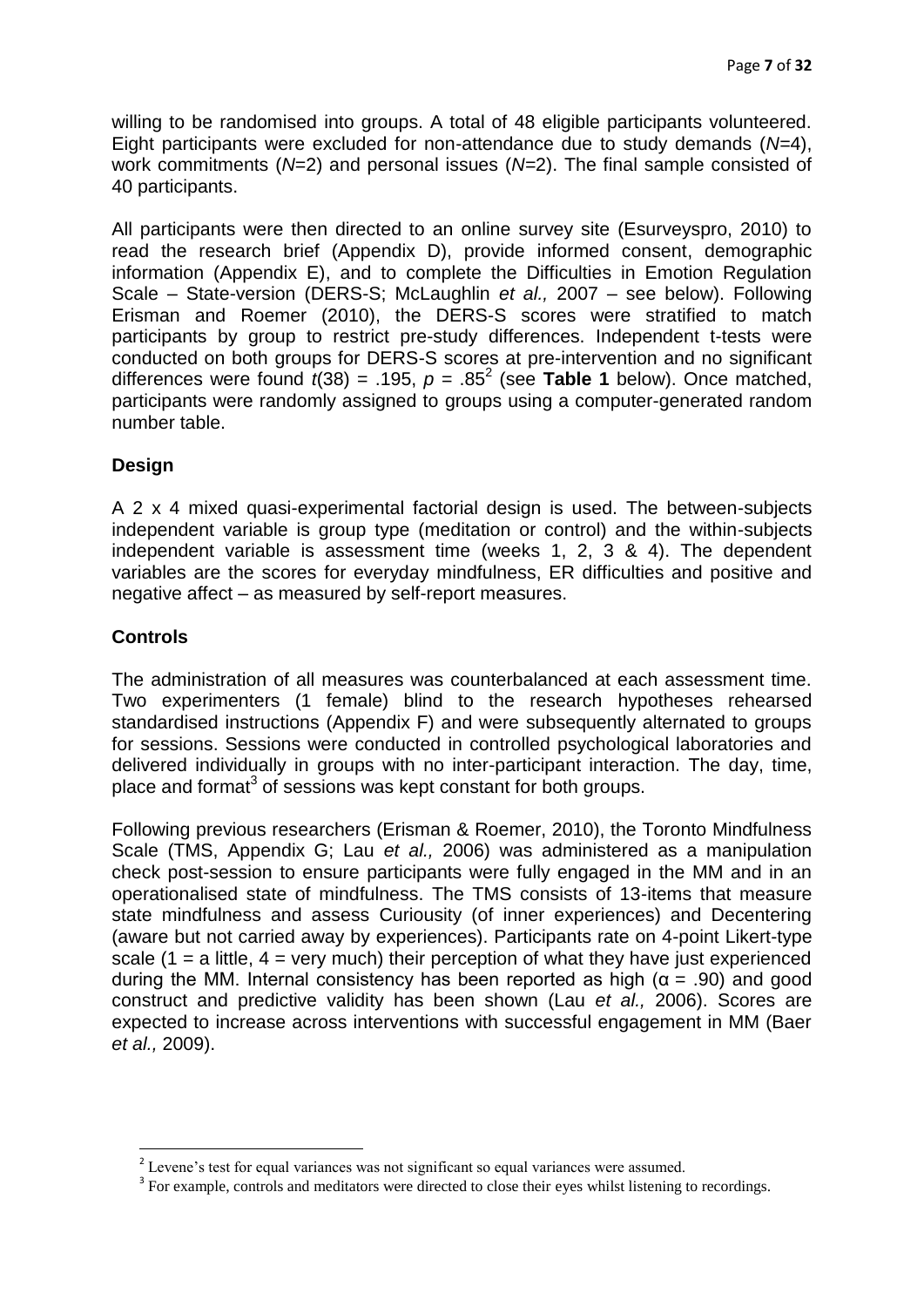# **Participants**

The final sample of 40 participants (20 per group) consisted of 57.5% women with an age range of 18-24 ( $M = 20.70$ ,  $SD = 1.54$ ). The ethnicity of the participants was identified as 67.5% White-European. **Table 1** shows the sample characteristics for the meditation and control group and overall sample.

### **Table 1**

**Sample characteristics (sample size, age, ethnicity and DERS-S scores) for each groups and the overall sample.**

|                                       |            | Sample        |               |
|---------------------------------------|------------|---------------|---------------|
|                                       | Meditation | Control       | Overall       |
| Sample characteristics                |            |               |               |
| Sample size                           | 20         | 20            | 40            |
| Mean $(SD)$ age in years $20.9(1.50)$ |            | 20.6(1.61)    | 20.7 (1.54)   |
| Mean (SD) DERS-S score 73.60 (13.37)  |            | 74.50 (15.75) | 74.05 (14.43) |
| % Women                               | 55         | 60            | 57.5          |
| % White-European                      | 60         | 75            | 67.5          |
| % Black-Caribbean                     | 25         | 15            | 20            |
| % Asian-Indian                        | 15         |               | 7.5           |
| % Mixed-race                          |            | 10            | 5             |

# **Measures**

 $\overline{a}$ 

All dependent variables were measured using self-report measures<sup>4</sup> (see Appendix H-J).

The Five Facet Mindfulness Questionnaire (FFMQ; Baer *et al*., 2006) is a 39-item measure that assesses five facets of everyday mindfulness: observing internal and external stimuli, describing or labelling experiences, acting with awareness, nonjudging of inner experience, and non-reactivity to inner experience. Participants rate on a 5-point Likert-type scale  $(1 =$  never,  $5 =$  very often) the extent to which they tend to respond in a non-judgemental and accepting manner. High scores reflect higher levels of everyday mindfulness. Internal consistency ranges from .75 to .91 and test-retest reliability is adequate to good ranging from 0.657 to 0.863 (Baer *et al.,* 2006).

The Difficulties in Emotion Regulation Scale – State-version (DERS-S; McLaughlin *et al.,* 2007) is a 25-item measure taken from the original DERS (Gratz & Roemer, 2004) that measures ER difficulties. This measure uses four subscales: acceptance of emotion, awareness of emotion, ability to access effective ER strategies, and understanding of emotion. Participants rate on a 5-point Likert-type scale  $(1 = not at$ all, 5 = completely) to what extent each item has applied to them over the previous

<sup>&</sup>lt;sup>4</sup> Permission was obtained to use all measures, all questions can be seen in appendices but due to copyright cannot be uploaded electronically or re-used.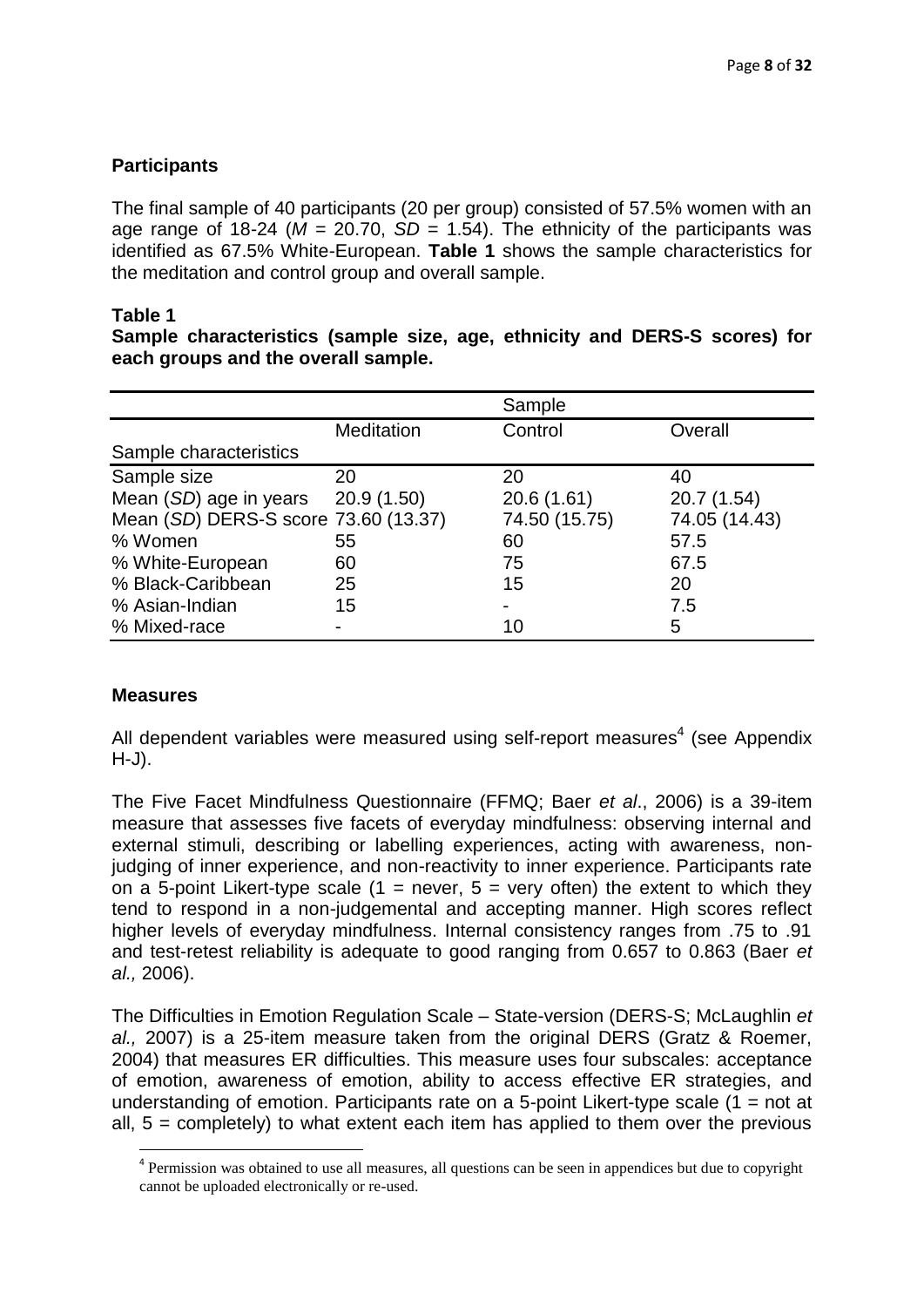week. Higher scores reflect higher levels of ER difficulties. The DERS-S has shown good internal consistency ( $\alpha$  = .81).

The Positive and Negative Affect Scale (PANAS; Watson *et al.,* 1988) consists of two 10-item sub-scales measuring positive (eg. interested, inspired) and negative (eg. hostile, afraid) affect. Participants rate on a 5-point Likert-type scale  $(1 = \text{very}$ slightly,  $5 =$  extremely) to what extent they have experienced each state over the previous week. Higher scores reflect higher levels of positive and negative affect. Overall the internal consistency is high ( $α = .87$ ) and test-retest reliability adequate  $(\alpha = .47)$ .

To summarise, everyday mindfulness was measured using the FFMQ, ER difficulties were measured using the DERS-S and positive and negative affect were measured using the positive affect scale (PAS) and negative affect scale (NAS) respectively.

# **Data collection procedure**

For a schematic overview of the MM intervention see Appendix K. Pre-intervention measures for all variables were administered in week-1 prior to the first session. The FFMQ was used as a measure across the whole intervention at pre- and postintervention (weeks 1 and 4) as were the DERS-S and PANAS but the latter were also assessed weekly prior to each session to assess retrospective reports of emotional states within the previous week since the last session. The TMS was administered after each session as a manipulation check for the meditation group only.

# **Materials**

All participants listened to recordings using headphones connected to university computers. For meditators, permission was obtained to use audio-recordings of guided meditations from Series-1 of the MBSR program on compact-disc (Kabat-Zinn, 1991). One 45-minute MM was provided in each session in the order recommended in the accompanying CD-series book (Kabat-Zinn, 1990). Week-1 provided 'The Body-Scan', week-2 'Mindfulness of Emotions' and week-3 the 'Sitting Meditation' (Appendix L). These meditations are designed for beginners and direct individuals to focus their awareness on feelings, sensations and thoughts that arise in the present moment. The audio-recordings also advise participants to apply mindful awareness to daily life. Controls listened to educational audio-recordings taken from the Guardian website containing careers-guidance for graduates (Appendix M). The audio-recordings provided information about employability (week-1), the job market (week-2) and job-seeking (week-3). The audio-recordings were vetted to ensure they did not contain content that might be emotionally provocative.

# **Procedure**

Participants were informed of their group allocation by email and given directions to and details of the first session. Upon arrival, experimenters delivered standardised instructions advising participants to complete pre-measures and sit comfortably. Participants were shown how to start the audio-recording and informed to close their eyes whilst listening and follow anything the recording instructions. The meditators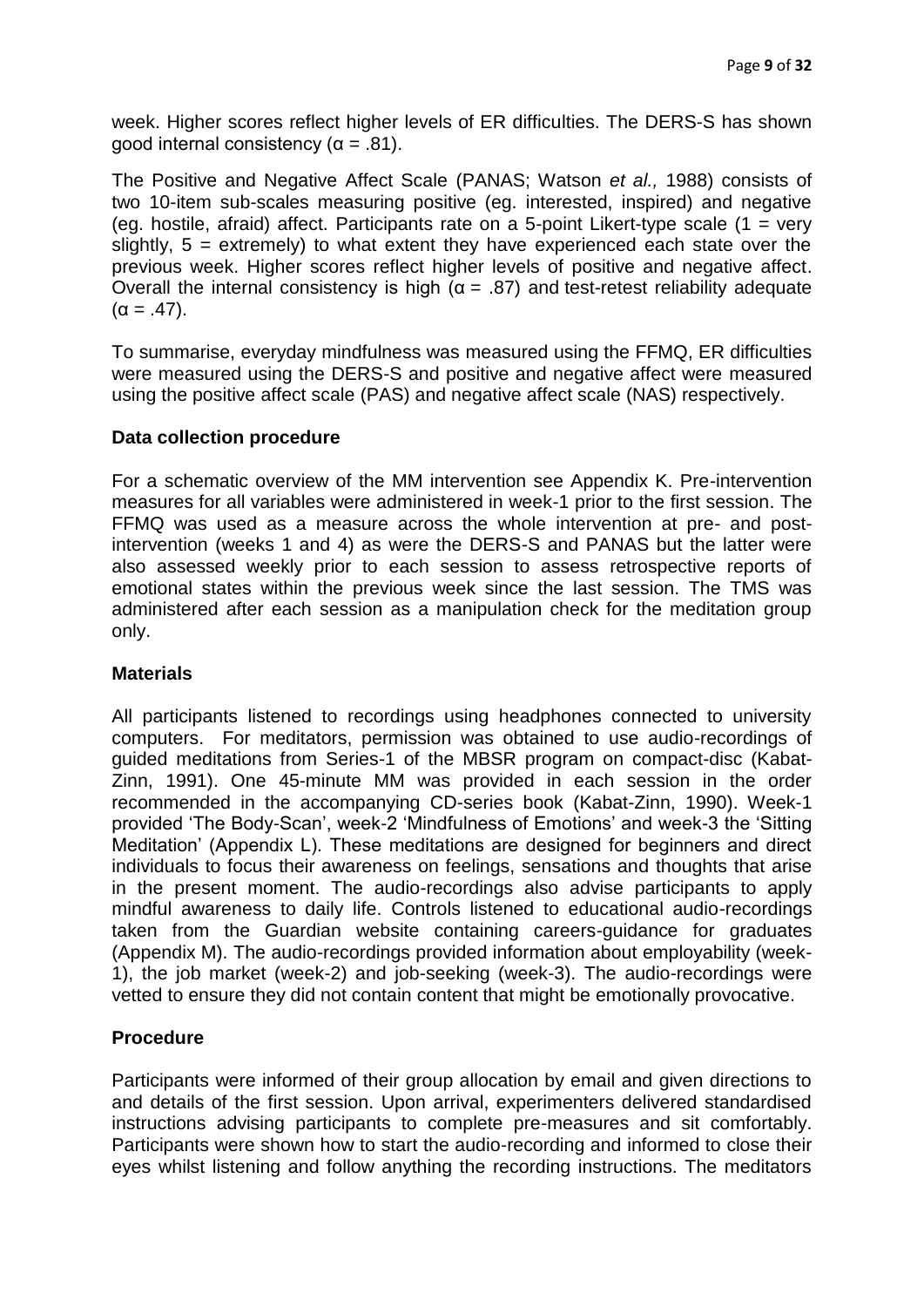were further advised to complete the manipulation check post-session. Subsequent sessions followed the same framework using the different audio-recordings. All participants completed final post-intervention measures online. **Ethics**

This study was conducted in accordance with the British Psychological Society Ethical Guidelines (2009). Ethics forms were approved prior to data collection (Appendix N & O), controls were granted access to all MM materials postintervention and all participants were fully debriefed (Appendix P).

### **Results**

 $\overline{a}$ 

### **Preparation of data**

All raw data from both the meditation ( $N = 20$ ) and control ( $N = 20$ ) groups were entered into SPSS version 16 for Windows (SPSS Inc., 2007) which was used for all computations. All graphs and tables were derived from SPSS outputs (Appendix Q). After data input, the relevant questions from the FFMQ and DERS-S were reversescored according to the author's instructions (see Appendix R). Overall scale totals were then computed for both groups for each measure at each assessment time (weeks 1, 2, 3 & 4)<sup>5</sup>. To test assumptions of normality, histograms were generated (Appendix S) and all data were screened for skewness and kurtosis which was found to be satisfactory<sup>6</sup> (Tabachnick & Fidell, 1996; see Appendix T). For each measure at each assessment time all Cronbach's alpha (α) coefficients were above .70 which is generally accepted as satisfactory internal reliability (Nunally, 1978). **Table 2**  provides the alpha coefficients for each self-report measure at each assessment time.

To assess the manipulation check, paired-samples t-tests were conducted to ascertain the effectiveness of the meditations to elicit a state of mindfulness - as measured by the TMS. Meditators reported significantly higher TMS scores in week-2 (*M* = 34.40, *SD* = 6.19) compared with week-1 (*M* = 30.80, *SD* = 5.65), *t*(19) = .5.03,  $p < .001$ , at week-3 ( $M = 40.10$ ,  $SD = 3.96$ ) compared with week-2,  $t(19) =$ 5.68,  $p < .001$  and across the intervention at week-3 compared to week-1,  $t(19) =$ 9.15, *p* < .001. Following previous research (Erisman & Roemer, 2010), this significant increase in TMS scores can be taken to confirm that the guided meditations were effective at eliciting a state of mindfulness.

<sup>&</sup>lt;sup>5</sup> Previous studies have confirmed that all measures can be used as both individual sub-scale scores and overall total scores (Baer *et al*., 2006).

 $6$  Tabachnick & Fidell (1996) specify that skewness values greater than two times the standard error are significantly skewed. Accordingly, calculations for the present study revealed that no values were significantly skewed.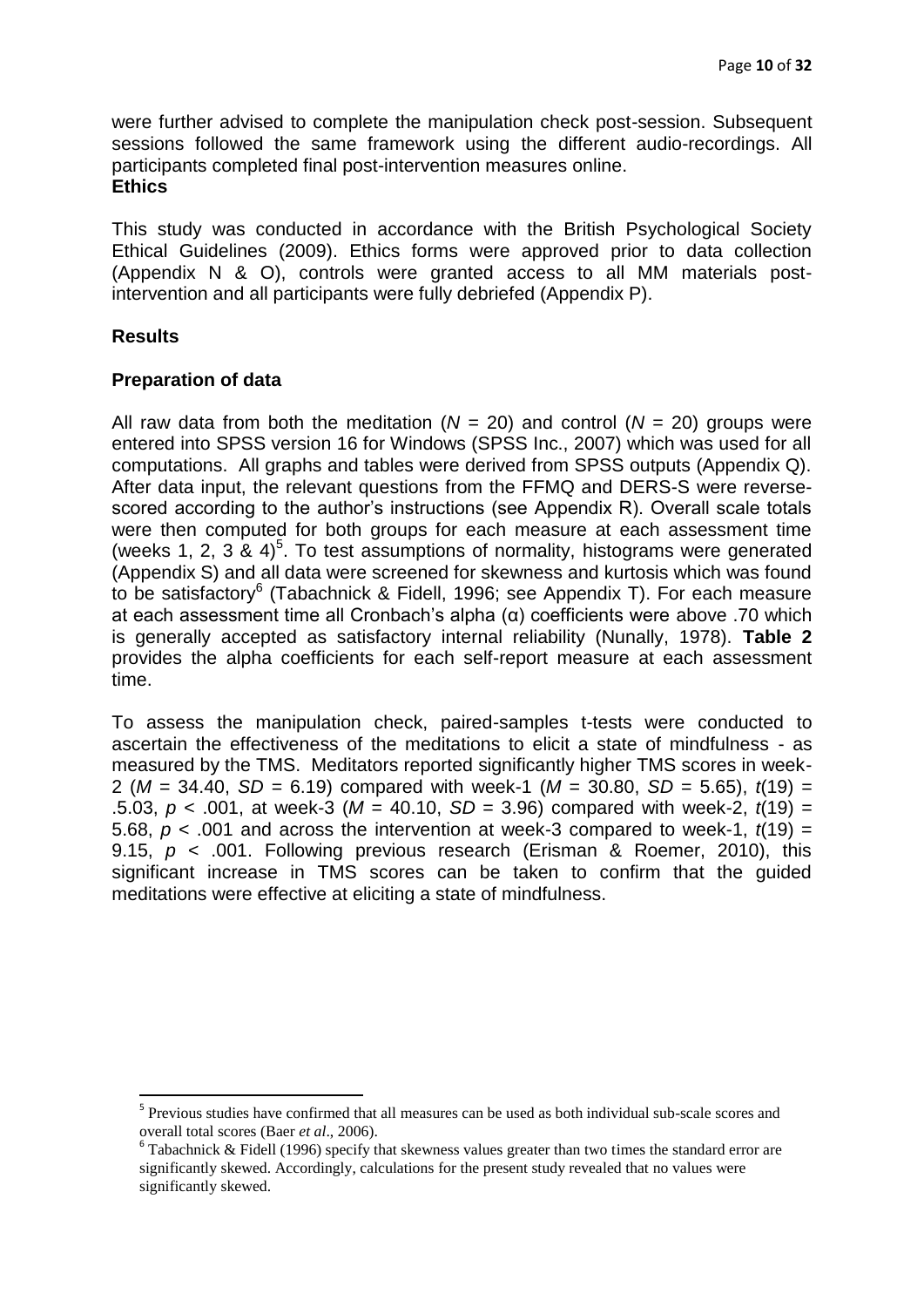|                                                                   |          | 95% CI |              |  |  |
|-------------------------------------------------------------------|----------|--------|--------------|--|--|
| <b>Measures</b>                                                   | $\alpha$ | Lower  | <b>Upper</b> |  |  |
| Five Facet Mindfulness Questionnaire (FFMQ)                       |          |        |              |  |  |
| Pre-intervention                                                  | .85      | .78    | .91          |  |  |
| Post-intervention                                                 | .75      | .62    | .85          |  |  |
| Difficulties in Emotion Regulation Scale - State version (DERS-S) |          |        |              |  |  |
| Week1*                                                            | .86      | .79    | .92          |  |  |
| Week 2                                                            | .73      | .59    | .84          |  |  |
| Week 3                                                            | .86      | .79    | .92          |  |  |
| Week 4                                                            | .79      | .68    | .87          |  |  |
| <b>Positive and Negative Affect Schedule (PANAS)</b>              |          |        |              |  |  |
| Positive Affect Scale (PAS)                                       |          |        |              |  |  |
| Week 1                                                            | .82      | .73    | .90          |  |  |
| Week 2                                                            | .70      | .55    | .82          |  |  |
| Week 3                                                            | .71      | .55    | .83          |  |  |
| Week 4                                                            | .70      | .54    | .82          |  |  |
| <b>Negative Affect Scale (NAS)</b>                                |          |        |              |  |  |
| Week 1                                                            | .71      | .56    | .83          |  |  |
| Week 2                                                            | .81      | .70    | .89          |  |  |
| Week 3                                                            | .78      | .66    | .87          |  |  |
| Week 4                                                            | .73      | .58    | .84          |  |  |
| <b>Toronto Mindfulness Scale (Manipulation check)</b>             |          |        |              |  |  |
| Week 1                                                            | .81      | .66    | .91          |  |  |
| Week 2                                                            | .86      | .75    | .94          |  |  |
| Week 3                                                            | .72      | .50    | .87          |  |  |

**Table 2: Alpha coefficients and confidence intervals for each self-report measure at each assessment time.**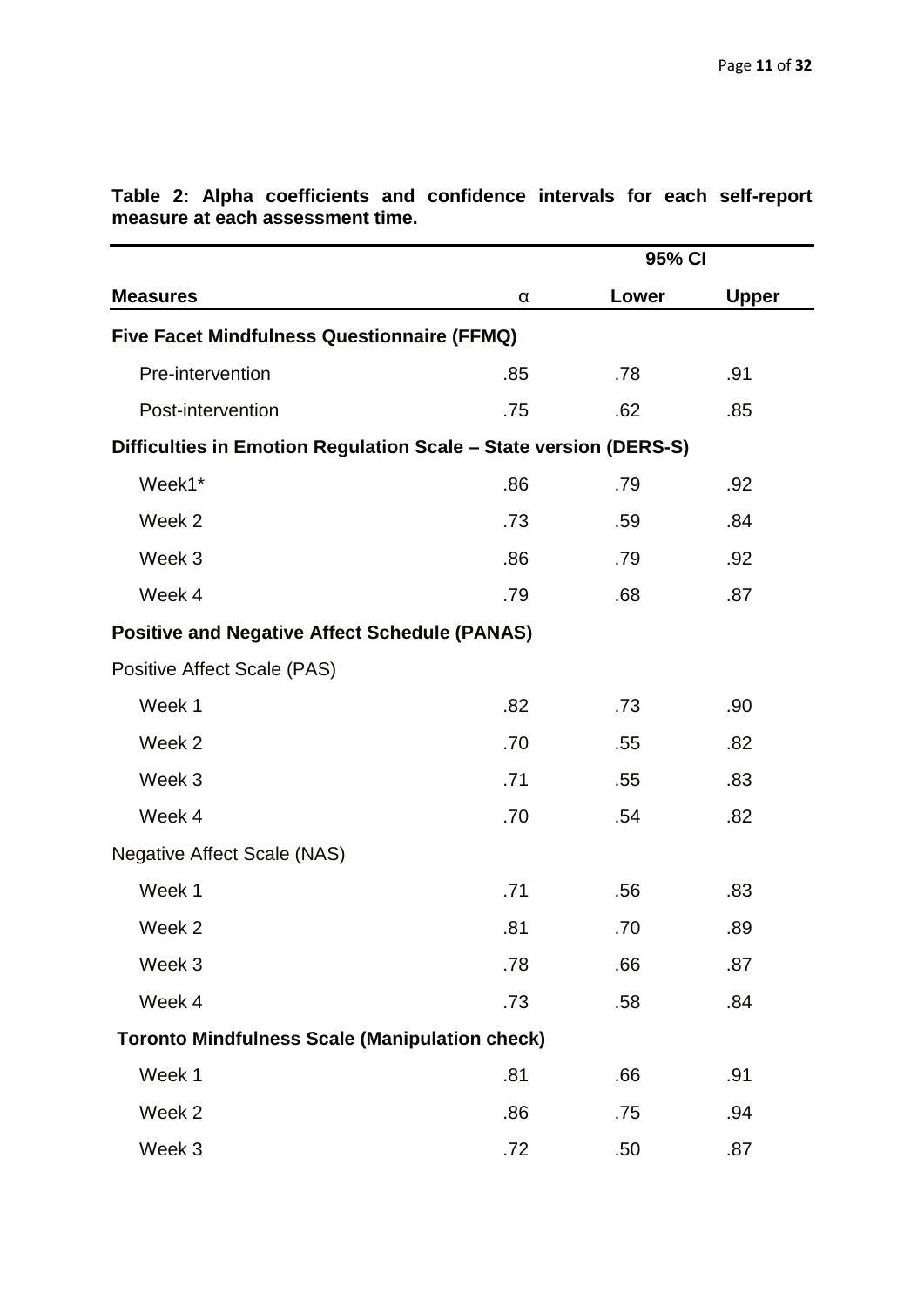**\***Week-1 reflects baselines scores for all reported analyses.

### **Hypothesis 1: Everyday mindfulness**

### **Descriptive statistics**

The FFMQ scores were obtained for both the meditation and control groups at preand post-intervention (week-1<sup>7</sup> and 4 respectively). Table 4 provides the means and standard deviations for the FFMQ scores for each group at pre- and postintervention.

#### **Table 4**

**Mean scores and standard deviations on the Five Facet Mindfulness Questionnaire (FFMQ) for each group at pre- and post-intervention.**

|                               | <b>Participant Group</b> |                                                                          |                |  |  |  |
|-------------------------------|--------------------------|--------------------------------------------------------------------------|----------------|--|--|--|
|                               |                          | Meditation ( $n = 20$ ) Control ( $n = 20$ )<br>$(N=40)$<br>Whole sample |                |  |  |  |
| <b>Assessment Time M (SD)</b> |                          | M(SD)                                                                    | M(SD)          |  |  |  |
|                               |                          |                                                                          |                |  |  |  |
| Pre-intervention              | 109.65 (19.83)           | 113.50 (17.36)                                                           | 111.58 (18.50) |  |  |  |
| Post-intervention             | 125.20 (15.27)           | 113.05 (12.68)                                                           | 119.13 (15.16) |  |  |  |
| Overall                       | $117.43$ (-)             | $113.28$ (-)                                                             |                |  |  |  |

# **Analysis of variance**

 $\overline{a}$ 

A 2 x 2 mixed Factorial ANOVA was performed on the data to assess FFMQ scores from pre- to post-intervention. The between-subjects independent variable was participant group (meditation or control), the within-subjects independent variable was assessment time (pre- and post-intervention) and the dependent variable was FFMQ scores. A significant main effect was observed for assessment time, *F*(1,38) = 17.86,  $p < .001^8$  but not for participant group  $F(1,38) = .72$ ,  $p = .40$ . A significant interaction effect was also found,  $F(1,38) = 20.05$ ,  $p < .001$ . This interaction is illustrated in **Figure 1**.

<sup>7</sup> Week 1 reflects baseline/pre-intervention scores for all analyses.

<sup>&</sup>lt;sup>8</sup> All significance values reported are two-tailed.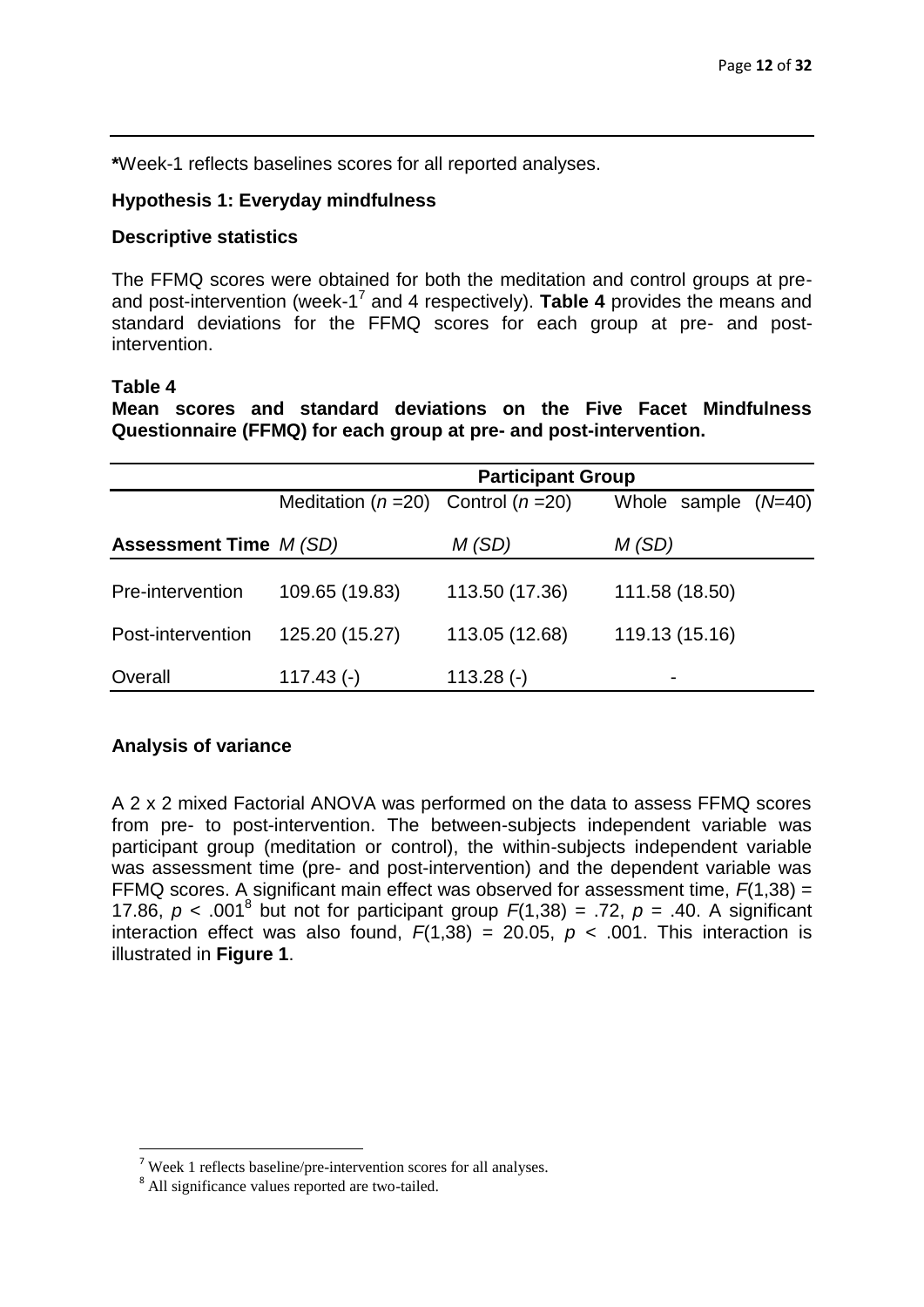

**Assessment time** 

# **Figure 1: A means plot to illustrate the interaction between participant group (meditation vs. control) and assessment time (pre- and post-intervention).**

#### **Post-hoc tests**

 $\overline{a}$ 

To further analyse the significant interaction found within the ANOVA, appropriate post-hoc tests were conducted. Two independent t-tests and two paired-samples ttests were conducted<sup>9</sup>. The first independent t-test was conducted on FFMQ scores pre-intervention where the independent variable was participant group (meditation or control) and the dependent variable was FFMQ scores. FFMQ scores were not significantly different between meditators (*M* = 109.65) and controls (*M* = 113.50) at pre-intervention,  $t(38) = .65$ ,  $p = .52^{10}$ . The second independent t-test was conducted on FFMQ scores post-intervention where the independent variable was participant group (meditation or control) and the dependent variable was FFMQ scores. FFMQ scores were significantly higher for the meditators (*M* = 125.25) compared to controls

<sup>9</sup> To control for four pairwise comparisons the Bonferroni correction provided a new significance level of *p*  $< .0125(.05 / 4 = .0125).$ 

<sup>&</sup>lt;sup>10</sup> Levene's test for equal variances was not significant so equal variances were assumed.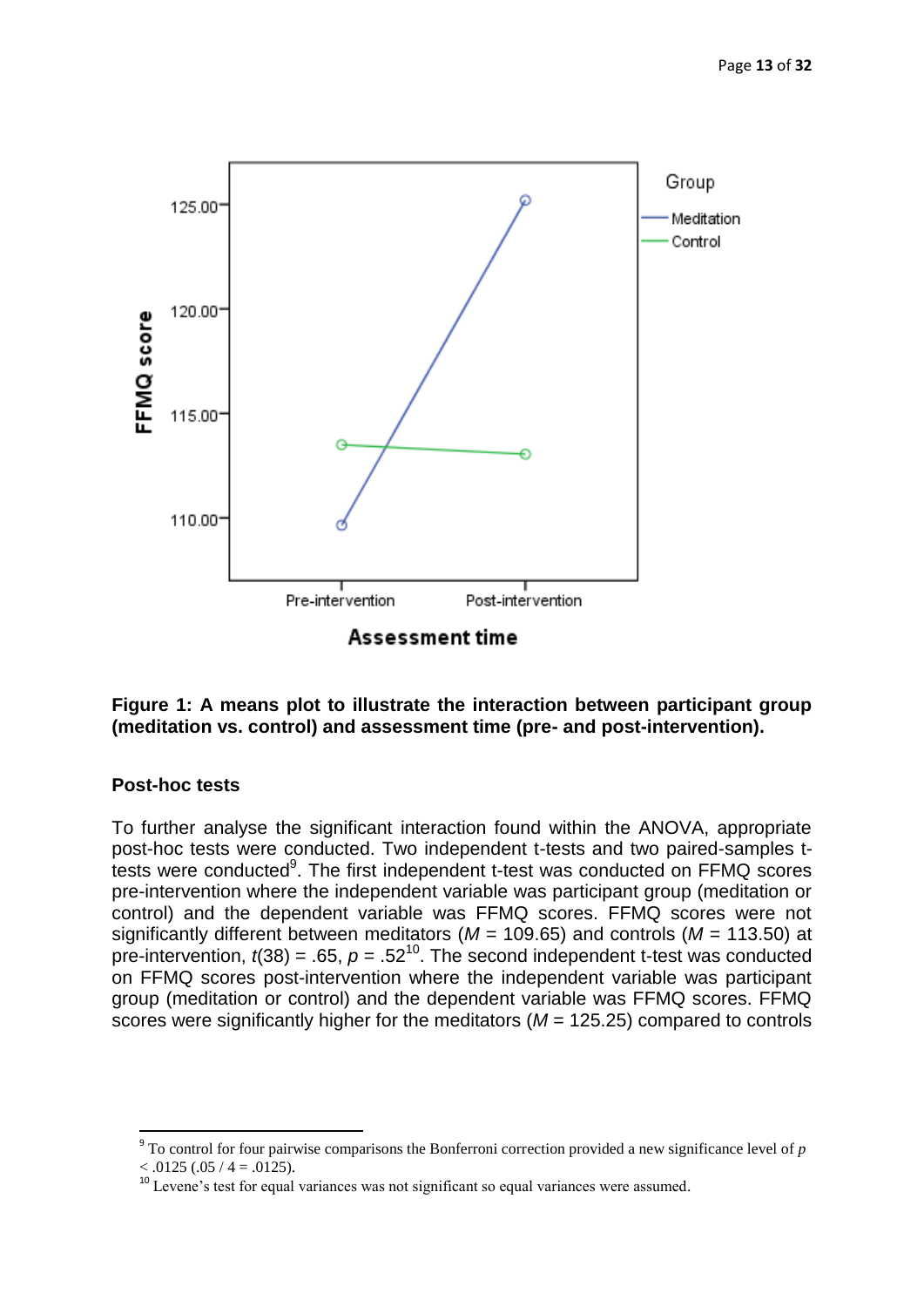$(M = 113.05)$  at post-intervention with a large-sized effect,  $t(38) = 2.74$ ,  $p = .009$ ,  $d =$  $.87^{11}$ .

Two paired-samples t-tests were then performed separately on both groups. The independent variable was assessment time (pre- or post-intervention) and the dependent variable was FFMQ scores. A significant increase in FFMQ scores was found for the meditators from pre-  $(M = 109.65)$  to post-intervention  $(M = 125.20)$ with a large-sized effect,  $t(19) = 6.58$ ,  $p < .001$ ,  $d = 1.62$ . No significant difference was found for the controls,  $t(19) = .17$ ,  $p = .87$ . Overall, the two groups did not significantly differ in FFMQ scores pre-intervention but did significantly differ at postintervention with the meditators showing a significant increase in FFMQ scores.

# **Hypothesis 2: Difficulties in emotion regulation**

### **Descriptive statistics**

The DERS-S scores were obtained for both groups at four assessment times (Weeks 1, 2, 3 & 4). **Table 5** provides the means and standard deviations for DERS-S scores for both groups at weekly assessment times.

#### **Table 5**

**Mean scores and standard deviations on the Difficulties in Emotion Regulation Scale (DERS-S) for each group at weekly assessment times.**

|                                 | <b>Participant Group</b> |                           |                                |  |
|---------------------------------|--------------------------|---------------------------|--------------------------------|--|
| <b>Assessment Time M (SD)</b>   | Meditation ( $n = 20$ )  | Control $(n=20)$<br>M(SD) | Whole sample $(N=40)$<br>M(SD) |  |
| Week 1 (baseline) 73.60 (13.37) |                          | 74.50 (15.75)             | 74.05 (14.43)                  |  |
| Week 2                          | 69.60 (8.31)             | 76.95 (12.34)             | 73.28 (11.03)                  |  |
| Week 3                          | 65.50 (13.89)            | 77.30 (12.54)             | 71.40 (14.36)                  |  |
| Week 4                          | 62.75 (8.77)             | 76.45 (11.43)             | 69.60 (12.22)                  |  |
| Overall                         | $67.86$ (-)              | 76.30 (-)                 |                                |  |

# **Analysis of variance**

 $\overline{a}$ 

A 2 x 4 mixed Factorial ANOVA was performed on the data. The between-subjects independent variable was participant group (meditation or control), the withinsubjects independent variable was assessment time (weeks 1, 2, 3 and 4) and the

<sup>&</sup>lt;sup>11</sup> Levene's test for equal variances was not significant so equal variances were assumed. All effect sizes reported were calculated using an effect size calculator (Effect size links 1 & 2, 2011) and interpreted according to Cohen's guidelines (1992) (small effect size  $= .20$ , medium  $= .50$ , large  $= .80$ ).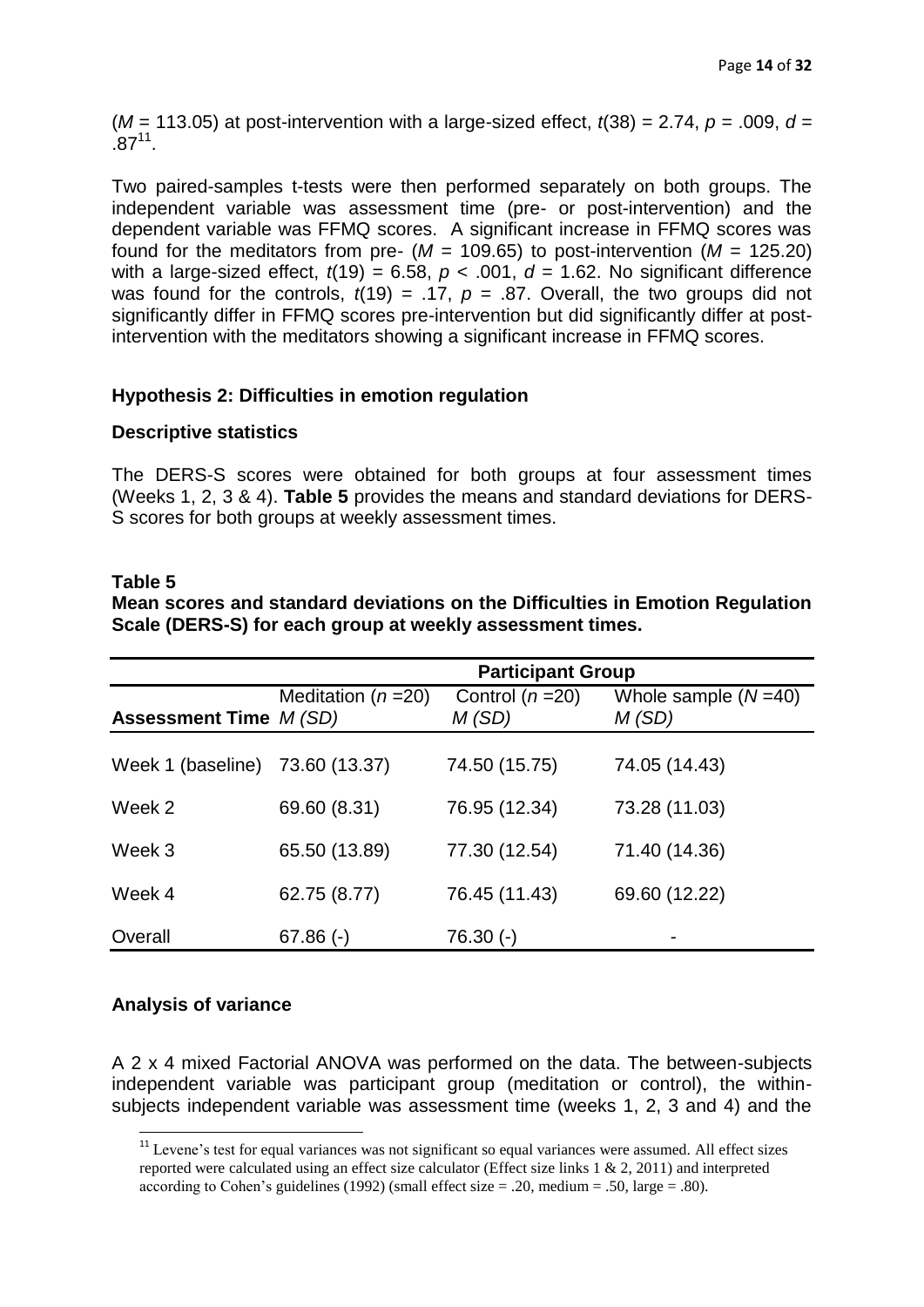dependent variable was DERS-S scores. A significant main effect was observed for assessment time,  $F(3,114) = 2.84$ ,  $p = .04^{12}$  and also for participant group  $F(1,38) =$ 6.55,  $p = 0.02$ . A significant interaction effect was also found,  $F(3.114) = 5.77$ ,  $p = 0.5$ .001<sup>13</sup>. This interaction is illustrated in **Figure 2**.



**Figure 2: A means plot to illustrate the interaction between participant group (meditation vs. control) and assessment time (weeks 1, 2, 3 and 4).**

#### **Post-hoc tests**

To further analyse the significant interaction found within the ANOVA, appropriate post-hoc tests were conducted<sup>14</sup>. Firstly, two independent t-tests were conducted on DERS-S scores at assessment time (pre-/post-intervention) with the independent variable as participant group (meditation vs. control) and the dependent variable as DERS-S scores. DERS-S scores were not significantly different between meditators  $(M = 73.60)$  and controls  $(M = 74.50)$  at pre-intervention,  $t(38) = .20$ ,  $p = .85^{15}$ , but

<sup>&</sup>lt;sup>12</sup> Mauchley's test was not significant so sphericity was assumed.

<sup>&</sup>lt;sup>13</sup> See footnote 12.

<sup>&</sup>lt;sup>14</sup> To control for eight pairwise comparisons the Bonferonni correction provided a new significance level of *p* < .00625 (.05 / 8 - .00625)

<sup>&</sup>lt;sup>15</sup> Levene's test for equal variances was not significant so equal variances were assumed.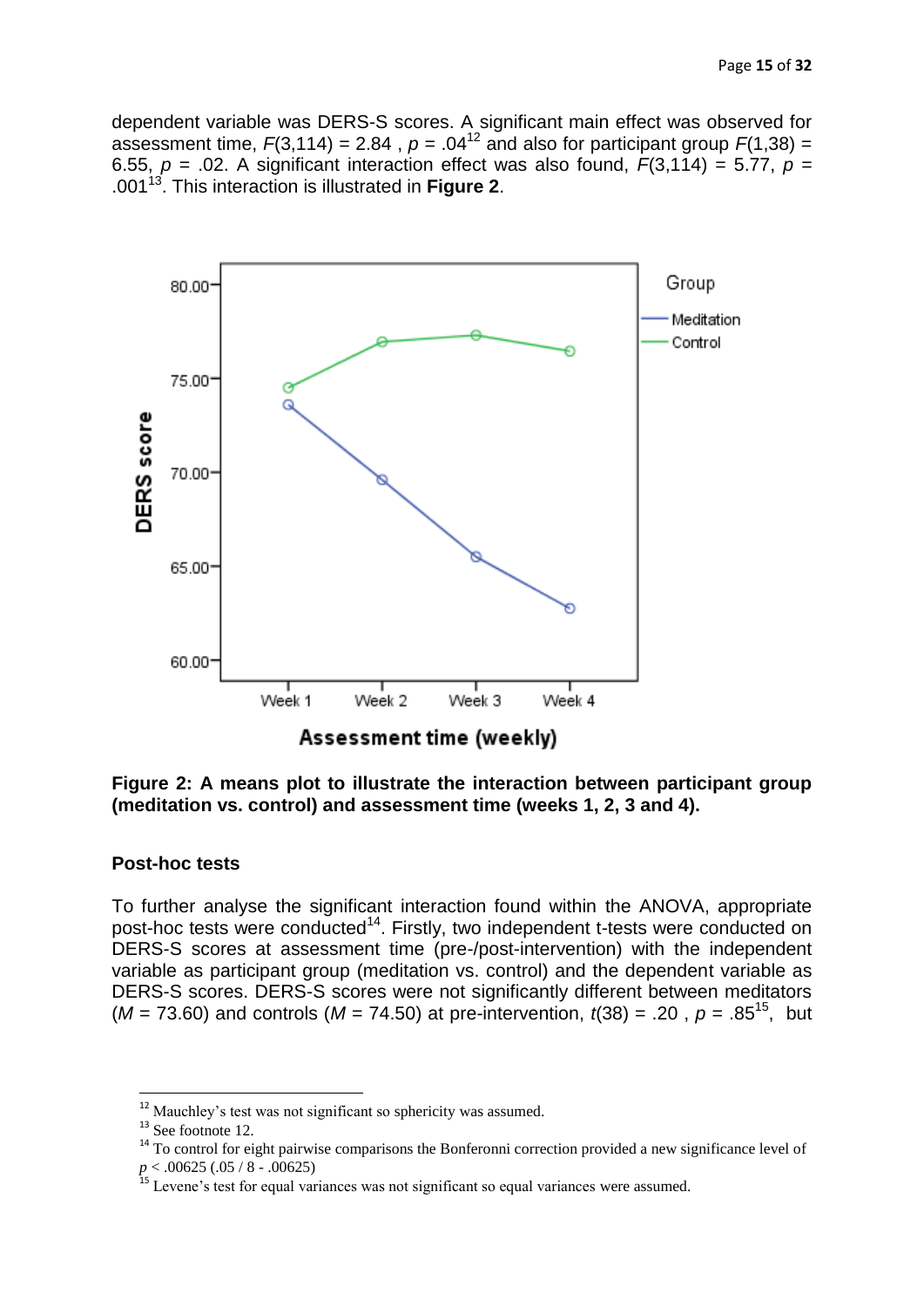were significantly different between meditators (*M* = 62.75) and controls (*M* = 76.45) at post-intervention with a large-sized effect,  $t(38) = 4.25, p < .001, d = 1.34^{16}$ .

To examine the source of the significance between the groups, one-way repeatedmeasures ANOVAs were conducted to examine the data for the groups separately. For each group, the independent variable was assessment time (weeks 1, 2, 3 & 4) and the dependent variable was DERS-S scores. DERS-S scores significantly decreased for meditators from pre-  $(M = 73.60)$  to post-intervention  $(M = 62.75)$  with large-sized effect,  $F(2.09,57) = 8.89$ ,  $p = .001$ ,  $d = 1.11^{17}$ . No significant difference was found for DERS-S scores for the controls across assessment times, *F*(2.34,57)  $= .51, p = .63^{18}.$ 

A series of paired-samples t-tests were performed in order to investigate the source of the significance of the repeated-measures ANOVA for the meditators. Significant decreases in DERS-S scores were found between baseline (week-1) and weeks-3 and 4 and also between weeks-2 and 4, all with large-sized effects. All *t* values and effect sizes can be found in **Table 6.** Overall, meditators were significantly different from the controls at post-intervention with significantly lower DERS-S scores in comparison to pre-intervention.

#### **Table 6**

|  |  | Comparisons of mean scores on the Difficulties in Emotion Regulation Scale |  |  |
|--|--|----------------------------------------------------------------------------|--|--|
|  |  | (DERS-S) for the meditation group between weekly assessment times.         |  |  |

| <b>Assessment time</b> |          | df | Cohen's d |
|------------------------|----------|----|-----------|
| Weeks 1 and 2          | 1.67     | 19 | .41       |
| Weeks 1 and 3          | $5.60*$  | 19 | 1.26      |
| Weeks 1 and 4          | $4.57*$  | 19 | 1.11      |
| Weeks 2 and 3          | 1.66     | 19 | .42       |
| Weeks 2 and 4          | $3.64**$ | 19 | .81       |
| Weeks 3 and 4          | 1.02     | 19 | .25       |

 $*$ p <.001,  $*$  $*$ p < .006

 $16$  Levene's test for equal variances was not significant so equal variances were assumed.

<sup>&</sup>lt;sup>17</sup> Mauchley's test was significant so Greenhouse-Geisser values were used.

<sup>&</sup>lt;sup>18</sup> See footnote 17.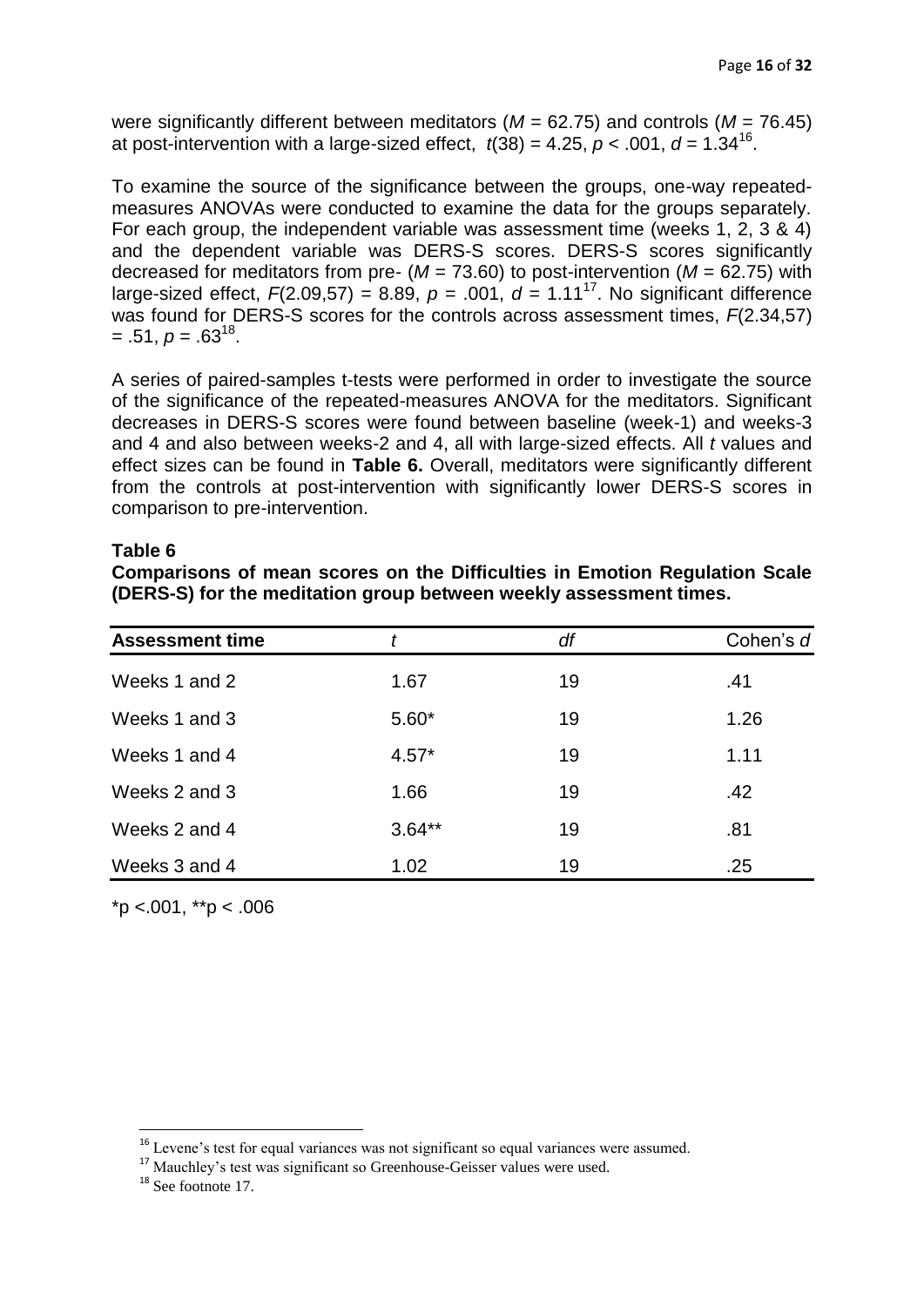# **Hypothesis 3: Positive affect**

### **Descriptive statistics**

The PAS scores were obtained for both groups at four assessment times (Weeks 1, 2, 3 and 4). **Table 7** provides the means and standard deviations for PAS scores for each group at weekly assessment times.

#### **Table 7**

**Mean scores and standard deviations on the Positive Affect Scale (PAS) for each group at weekly assessment times.**

|                                | <b>Participant Group</b> |                           |                                |  |
|--------------------------------|--------------------------|---------------------------|--------------------------------|--|
| <b>Assessment Time M (SD)</b>  | Meditation ( $n = 20$ )  | Control $(n=20)$<br>M(SD) | Whole sample $(N=40)$<br>M(SD) |  |
| Week 1 (baseline) 24.10 (5.63) |                          | 24.70 (6.52)              | 24.40 (6.02)                   |  |
| Week 2                         | 27.65 (4.46)             | 25.55 (5.35)              | 26.60 (4.98)                   |  |
| Week 3                         | 30.55(3.15)              | 24.25 (4.55)              | 27.40 (5.01)                   |  |
| Week 4                         | 32.00 (3.77)             | 25.05 (4.51)              | 28.53 (5.41)                   |  |
| Overall                        | $28.58$ (-)              | $24.89$ (-)               |                                |  |

# **Analysis of variance**

A 2 x 4 mixed Factorial ANOVA was performed on the data. The between-subjects independent variable was group (meditation or control), the within-subjects independent variable was assessment time (weeks 1, 2, 3 & 4) and the dependent variable was PAS scores. A significant main effect was observed for assessment time,  $F(2.24, 114) = 12.76$ ,  $p < .001^{19}$  and also for participant group  $F(1,38) = 8.32$ ,  $p$  $= .006$ . A significant interaction effect was also found,  $F(2.24, 114) = 13.42$ ,  $p < 001^{20}$ . This interaction is illustrated in **Figure 3**.

<sup>&</sup>lt;sup>19</sup> Mauchley's test was significant so Greenhouse-Geisser values were used.

 $20$  See footnote 19.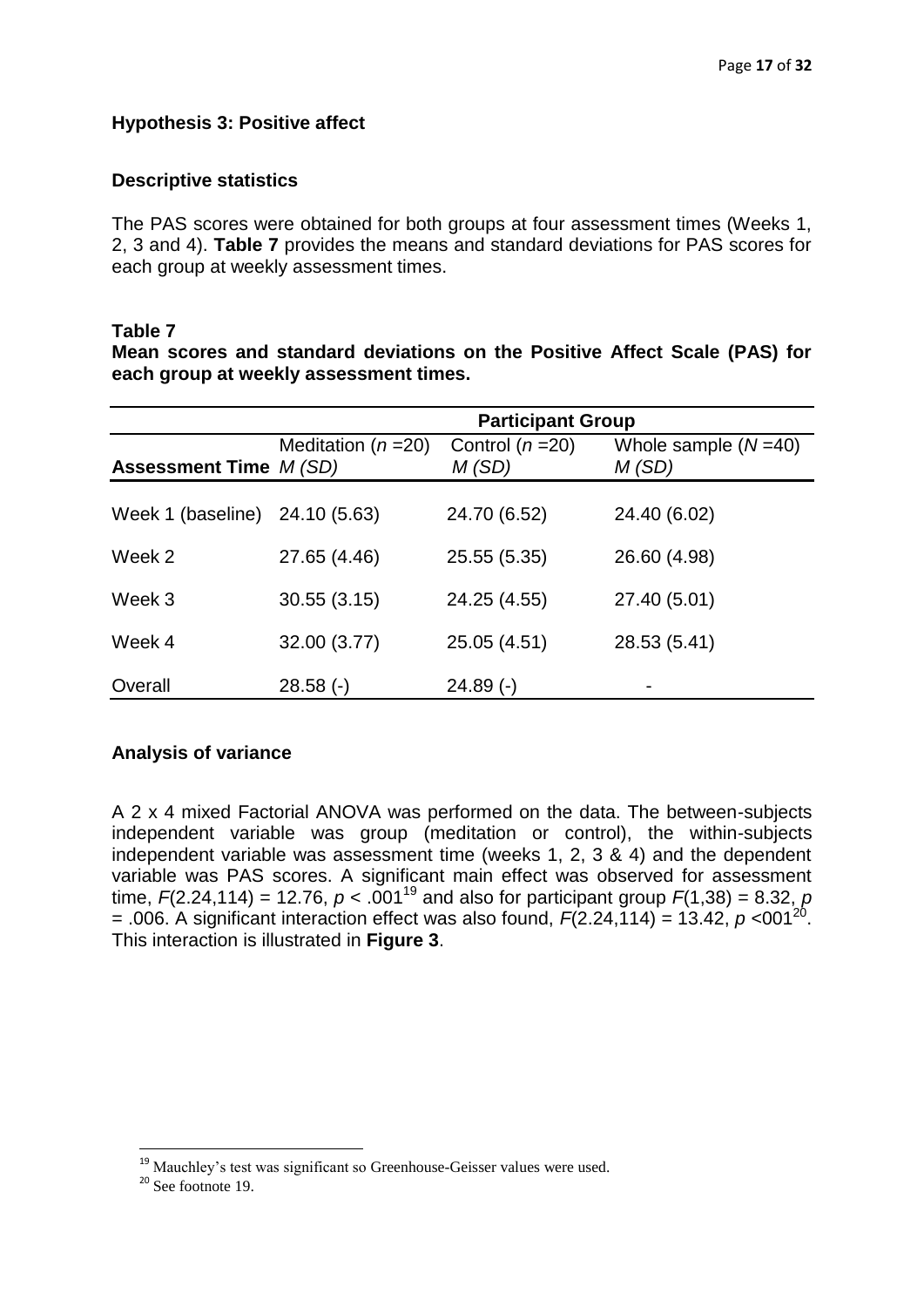

**Figure 3: A means plot to illustrate the interaction between participant group (meditation or control) and assessment time (Weeks 1, 2, 3 & 4).**

# **Post-hoc tests**

To further analyse the significant interaction found within the ANOVA, appropriate post-hoc tests were conducted<sup>21</sup>. Firstly, two independent t-tests were conducted on assessment time (pre-/post-intervention) with the independent variable as participant group (meditation or control) and the dependent variable as PAS scores. PAS scores were not significantly different between meditators (*M* = 24.10) and controls (*M* = 24.70) at pre-intervention  $t(38) = .31$ ,  $p = .76^{22}$  but were significantly different between meditators ( $M = 32.00$ ) and controls ( $M = 25.05$ ) at post- intervention with a large-sized effect,  $t(38) = 5.29$ ,  $p < .001$ ,  $d = 1.67^{23}$ .

To examine the source of the significance between the groups, one way repeatedmeasures ANOVAs were conduced to examine the data for the groups separately. PAS scores significantly increased for the meditators from pre- (*M* = 24.10) to postintervention ( $M = 32.00$ ) with a large-sized effect,  $F(2.18.57) = 29.66$ ,  $p < .001$ ,  $d =$ 

<sup>&</sup>lt;sup>21</sup> To control for eight pairwise comparisons the Bonferroni correction provided a new significance level of  $p < .00625$  (.05 / 8 = .00625).

 $22$  Levene's test for equal variances was not significant so equal variances were assumed.

 $23$  See footnote 22.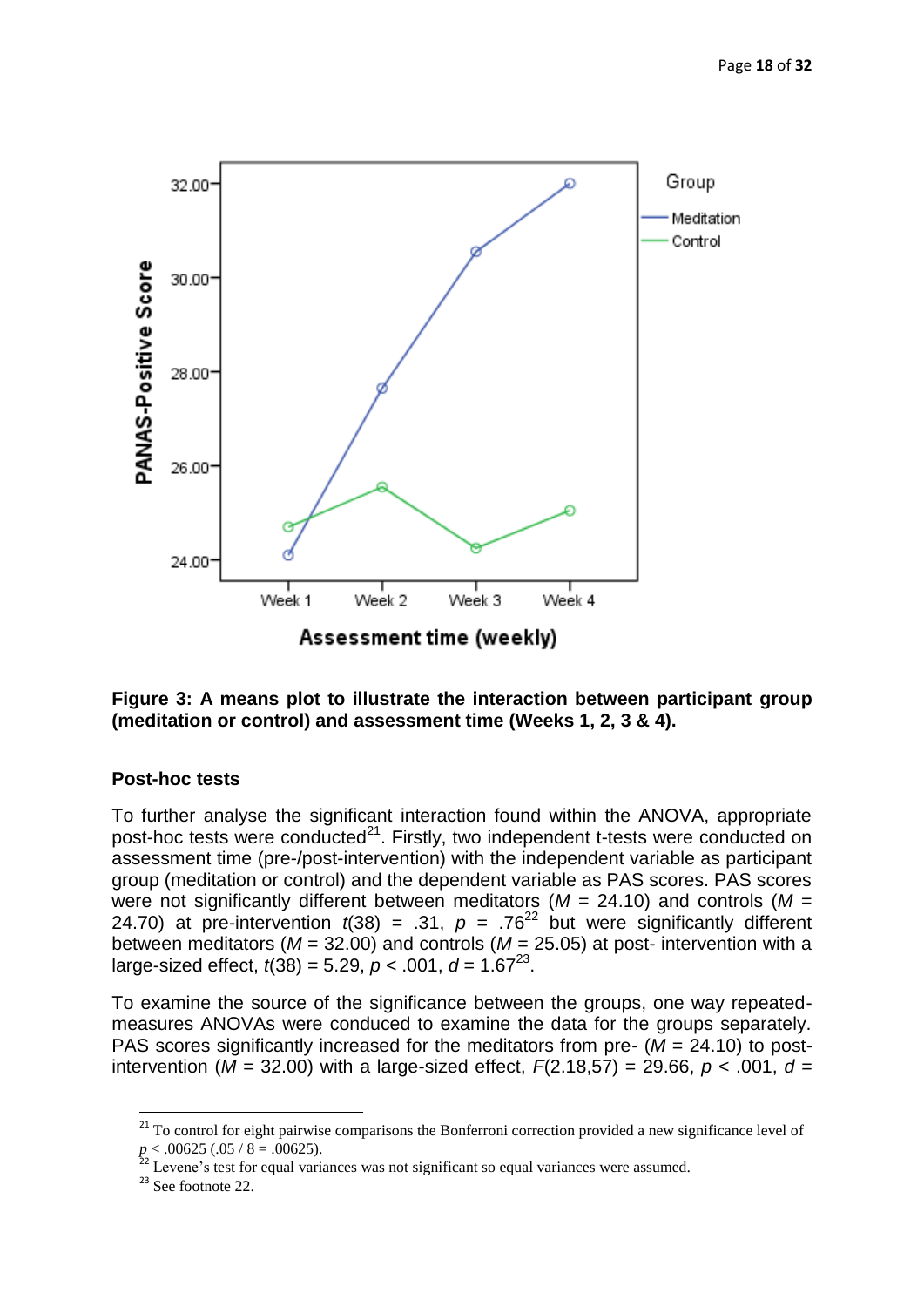$1.83<sup>24</sup>$ . No significant difference was found for controls across time assessments,  $F(3,57) = .56, p = .65^{25}$ .

A series of paired-samples t-tests were performed in order to investigate the source of the significance of the repeated-measures ANOVA for the meditators. Significant increases in PAS scores were found between all weeks except between weeks-3 and 4. Large-sized effects were found for all these significant results except between weeks-1 and 4 which showed a medium-sized effect. All *t* values and effect sizes can be found in **Table 8.** Overall, meditators were significantly different from the controls at post-intervention with significantly higher PAS scores in comparison to pre-intervention.

# **Table 8**

| Comparisons of mean scores on the Positive Affect Scale (PAS) for meditators |  |  |
|------------------------------------------------------------------------------|--|--|
| between weekly assessment times.                                             |  |  |

| <b>Assessment time</b> |          | df | Cohen's d |
|------------------------|----------|----|-----------|
| Weeks 1 and 2          | $4.81*$  | 19 | 1.14      |
| Weeks 1 and 3          | $5.83*$  | 19 | 1.45      |
| Weeks 1 and 4          | $7.65*$  | 19 | .58       |
| Weeks 2 and 3          | $3.62**$ | 19 | .86       |
| Weeks 2 and 4          | $4.49*$  | 19 | 1.01      |
| Weeks 3 and 4          | 2.04     | 19 | .46       |

 $*p$  <.001,  $*p$  < .006

# **Hypothesis 4: Negative affect**

# **Descriptive statistics**

 $\overline{a}$ 

The NAS scores were obtained for both groups at four assessment times (Weeks 1, 2, 3 & 4). **Table 9** provides the means and standard deviations for NAS scores for each group at weekly assessment times.

<sup>&</sup>lt;sup>24</sup> Mauchley's test was significant so Greenhouse-Geisser values were used.

<sup>&</sup>lt;sup>25</sup> Mauchley's test was not significant so sphericity was assumed.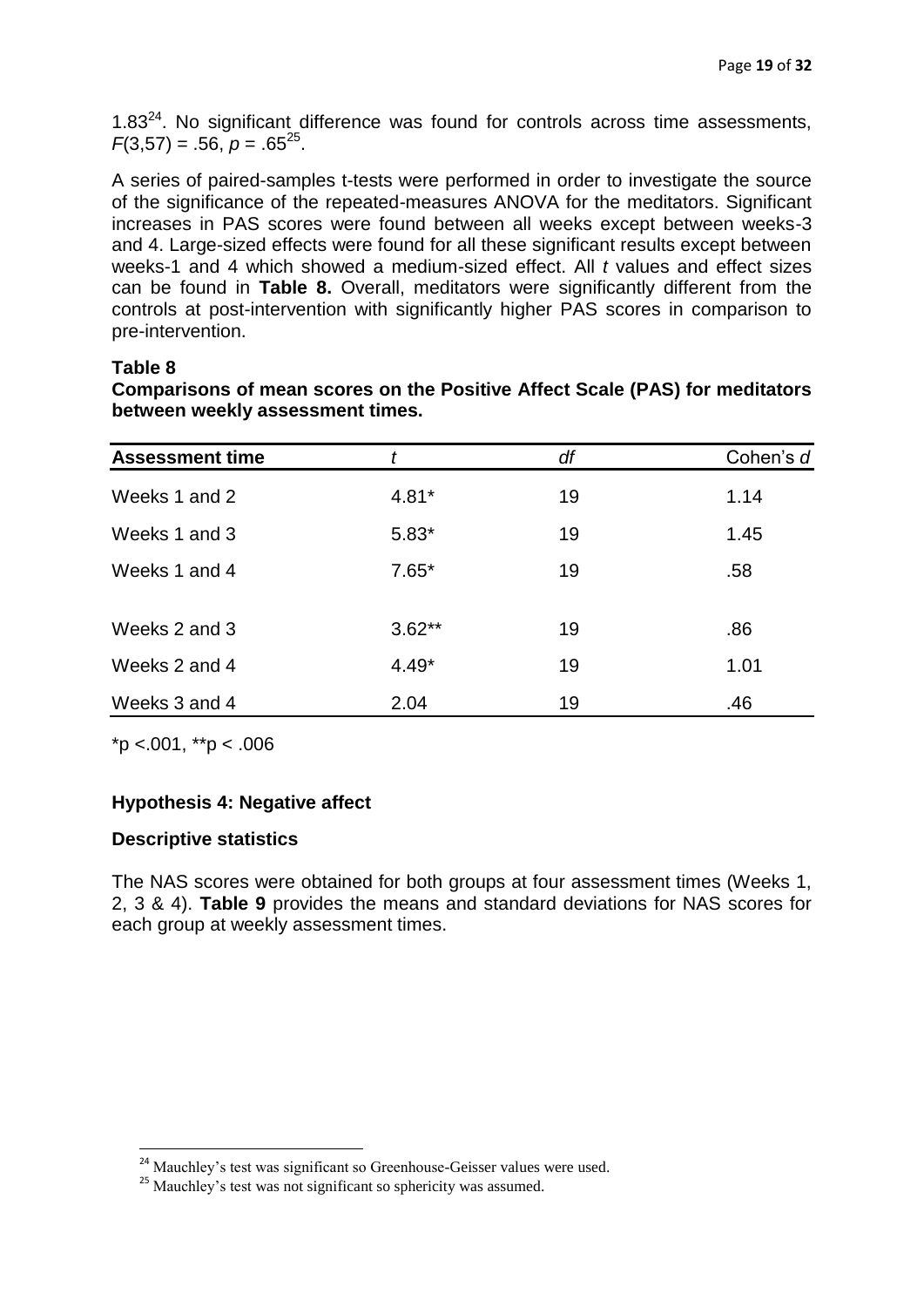#### **Table 9**

**Mean scores and standard deviations on the Negative Affect Scale (NAS) for each group at weekly assessment times**

|                         | <b>Participant Group</b> |                           |                                |  |
|-------------------------|--------------------------|---------------------------|--------------------------------|--|
| Assessment Time $M(SD)$ | Meditation ( $n = 20$ )  | Control $(n=20)$<br>M(SD) | Whole sample $(N=40)$<br>M(SD) |  |
| Week 1 (baseline)       | 26.65 (6.36)             | 26.00 (6.43)              | 26.33 (6.32)                   |  |
| Week 2                  | 27.75 (7.55)             | 24.95 (6.35)              | 26.35 (7.03)                   |  |
| Week 3                  | 28.50 (6.71)             | 26.95 (5.99)              | 27.73 (6.32)                   |  |
| Week 4                  | 29.30 (6.49)             | 26.50 (5.77)              | 27.90 (6.23)                   |  |
| Overall                 | $28.05$ (-)              | $26.10(-)$                |                                |  |

### **Analysis of variance**

A 2 x 4 mixed Factorial ANOVA was performed on the data. The between-subjects independent variable was participant group (meditation vs. control), the withinsubjects independent variable was assessment time (Weeks 1, 2, 3 & 4). The dependent variable was NAS scores. A significant main effect was observed for assessment time,  $F(3,114) = 5.14$ ,  $p = .002^{26}$ , but not for participant group  $F(1,38) =$ 1.01,  $p = 0.32$ . No significant interaction was found,  $F(3,114) = 1.93$ ,  $p = 0.129^{27}$ . This is illustrated in **Figure 4**.

<sup>&</sup>lt;sup>26</sup> Mauchley's test was not significant so sphericity was assumed.

 $27$  See footnote 26.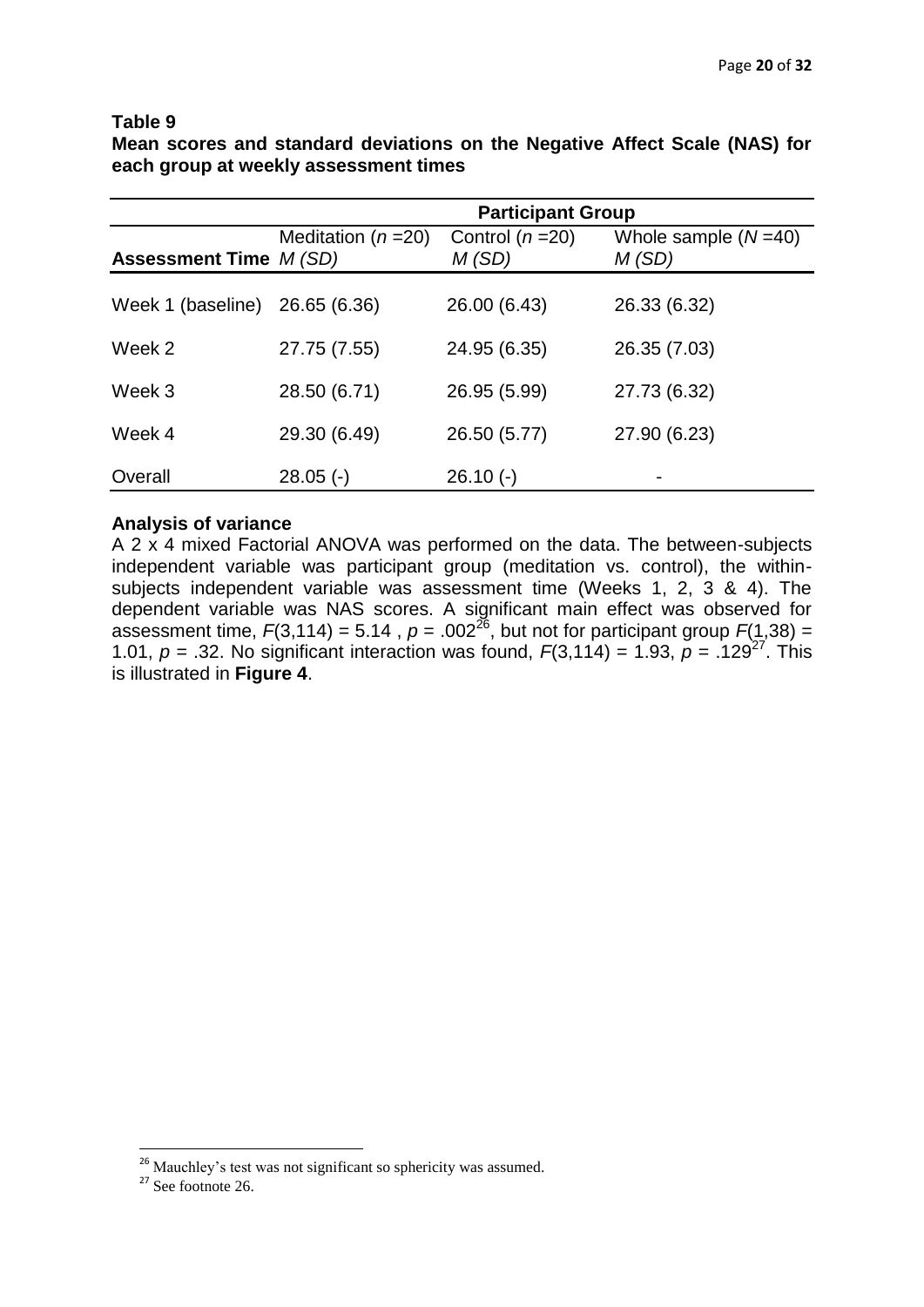

**Figure 4: A means plot to illustrate a non-significant interaction between participant group (meditation vs. control) and assessment time (weeks 1, 2, 3 & 4).**

# **Discussion**

# **Study aims and hypotheses**

The present study aimed to assess the effect of 3 weekly MM sessions on everyday mindfulness, ER difficulties and PA and NA in a student-population in comparison to a control condition. The findings support all hypotheses with the exception of the hypothesis for NA.

# **Hypothesis 1: Everyday mindfulness**

In line with H1, the present study found that 3 MM sessions significantly increased self-reported everyday mindfulness for meditators but not controls from pre- to postintervention. These findings support those of Carmody and Baer (2008) who found increased everyday mindfulness also using the FFMQ for pre- and post-MBSR. The present study successfully replicated these results but within 3 MM sessions using individually delivered, audio-recorded MMs, indicating that this format is effective as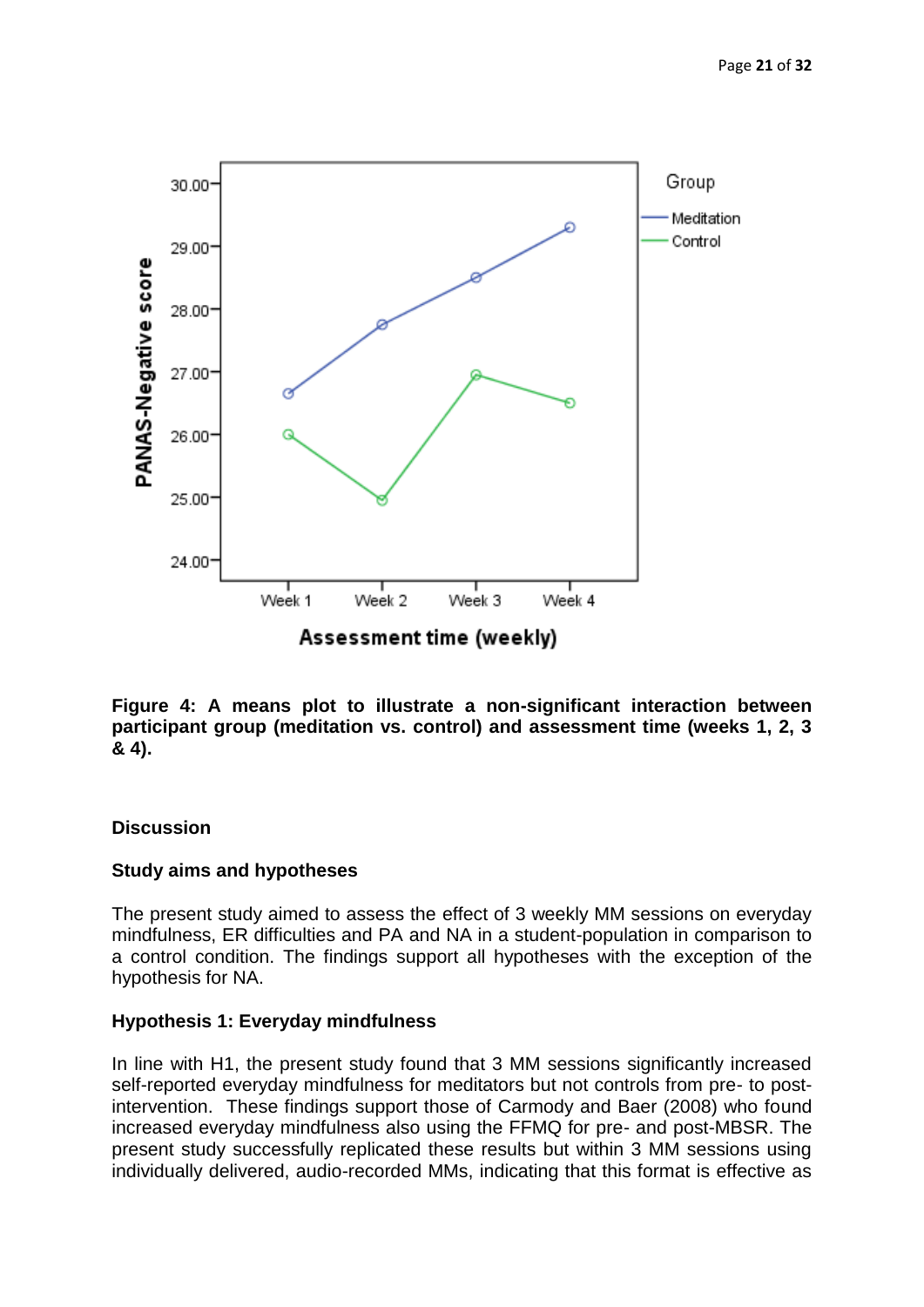part of a MM intervention as the majority of MM interventions aim to increase everyday mindfulness (Nyklicek *et al*., 2008). Furthermore, unlike within the previous study, these results were not dependent on structured MM homework as participants were only instructed to apply mindfulness throughout daily activities. This contributes to understanding the role and importance of structured homework within MM interventions, suggesting that the application of mindful awareness in daily life is an important feature distinct from structured practice (Thompson & Waltz, 2007). However, the present research did not obtain information as to the extent to which participants applied mindfulness throughout daily activities so future research would benefit from asking participants to keep daily logs or by utilising experience sampling (Baer *et al*., 2009).

# **Hypothesis 2: Emotion regulation difficulties**

In line with H2, the present study found that 3 MM sessions significantly reduced self-reported ER difficulties in meditators but not controls from pre- to postintervention. These findings are parallel to those of Jain *et al*. (2007) who found that maladaptive ER strategies were reduced following a one-month MM intervention. However, the previous study only assessed specific maladaptive ER strategies whereas this study extends such findings to ER difficulties in general. Furthermore, unlike Jain *et al*., (2007) this study delivered the MM sessions individually therefore the present results are less likely to be attributable to social support (Davidson, 2010). The present findings also indicated that self-reported ER difficulties only began to significantly decrease after two sessions of MM (in week-3) with a largesized effect (*d*=1.26) found between pre-intervention (week-1) and self-reported ER difficulties prior to the third session (week-3). Such findings support those of Erisman & Roemer (2010) who found that self-reported ER difficulties were unaffected by only one session. This study extends such findings, demonstrating that ER difficulties are susceptible to change after two 45-minute sessions. However, the mean baseline DERS-S scores of the meditation sample in the previous study, whilst selected as high-scoring, were lower (*M=*50.93*, SD=*8.10) than those of the current sample (*M*=73.60, *SD*=13.37) thereby allowing a greater possibility of a reduction in scores. This may also be indicative of the current high levels of ER difficulties in students and therefore limits the generalisability of this study to other populations. Future research may benefit from assessing whether MM individually delivered MM audiorecordings can reduce ER difficulties in students with lower baseline ER difficulties and in other relevant populations.

# **Hypothesis 3: Positive affect**

In line with H3, the present study found that 3 MM sessions significantly increased self-reported PA for meditators but not controls from pre- to post-intervention. Furthermore, self-reported PA began to significantly increase as early as one week after the first session (week-2) with a large-sized effect (*d*=1.14) and continued to significantly increase in comparison to pre-intervention scores on a weekly basis except for the post-intervention PAS scores which were not significantly different from the final-session scores. This replicates previous findings of increased PA after brief MM sessions (Erisman & Roemer, 2010) and interventions (Jain *et al*., 2007; Orzech *et al*., 2009) and provides support for theoretical speculations that MM may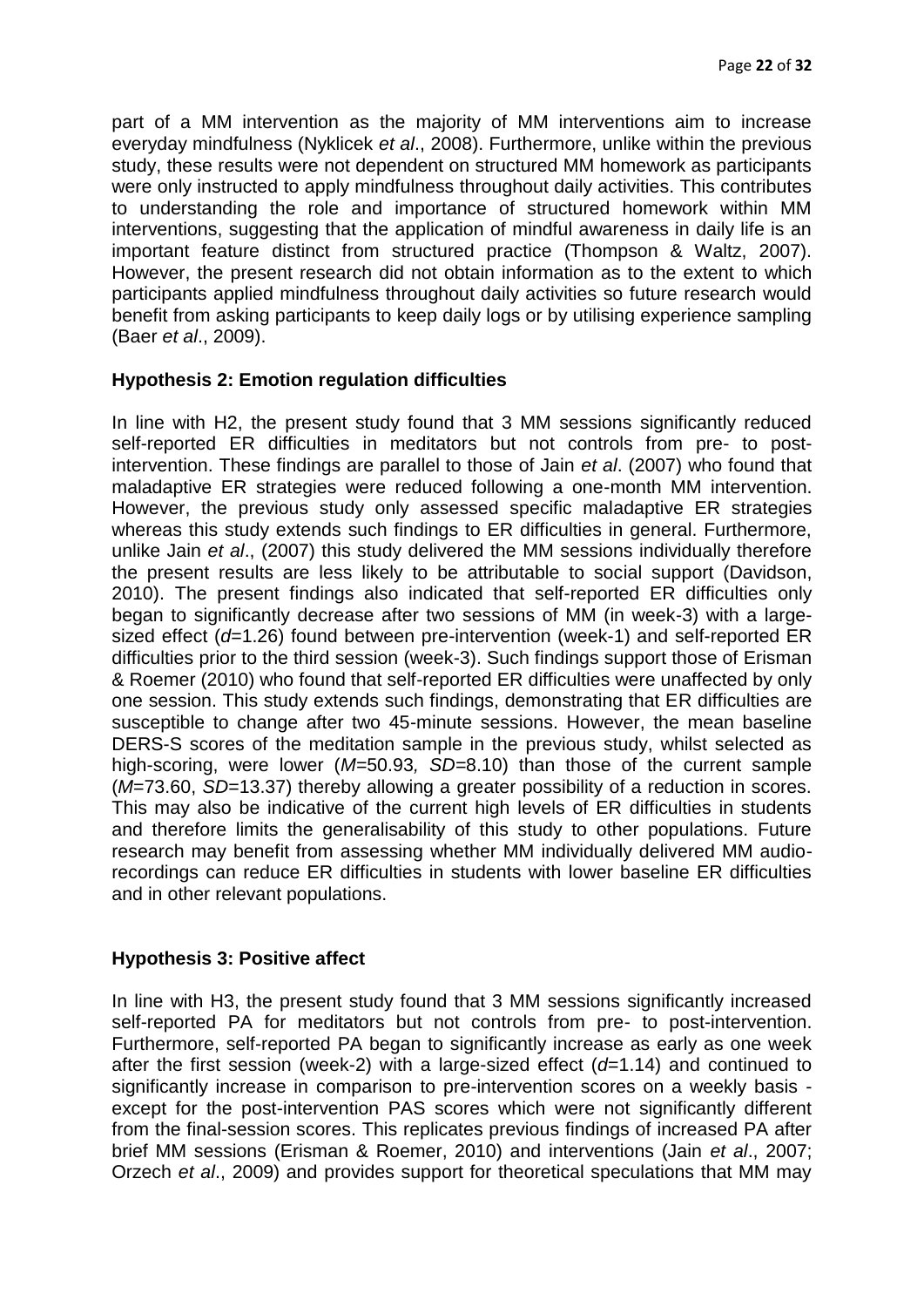initially exert its beneficial effects by increasing positive emotions (Garland *et al*., 2010). However, there are still contradictions as to the relationship between MM and PA. For example, Brown & Cordon (2009) argue that MM should initially promote balanced affective states rather than increases in PA or decreases in NA - supported by findings of decreased PA after MM sessions (Thompson & Waltz, 2007). Alternatively, Garland *et al*. (2010) argue that MM should initially increase PA by cultivating a greater awareness of pre-existing PA which would only lead to balanced affect in the long-term. The present study supports Garland *et al*.'s (2010) argument - based on the 'broaden and build theory' (Fredrickson, 1998), as it was found that the meditation group reported significant increases in PA after only one session and this continued to significantly increase throughout the intervention. Thus the nonsignificant finding between the final session and post-intervention may support the argument that affect eventually becomes more balanced. Alternatively, such findings could indicate waning participant expectation (Erisman & Roemer, 2010). This potentially constitutes a limitation of the present research as participants may have had positive expectations as to the beneficial effects of meditation due to, for example, increased media coverage. Future research could address such confounding variables by masking the focus of MM studies (Sin & Lyubomirsky, 2009).

# **Hypothesis 4: Negative affect**

Finally, the present study found that 3 MM sessions did not significantly reduce selfreported NA from pre- to post-intervention in either participant group. Conversely, the means show a trend of increased NAS scores for meditators, albeit non-significant. This is in contradiction to Goldin & Gross's (2010) findings that an MBSR program reduced self-reported NA – a finding replicated in other shorter MM interventions (Shapiro *et al*., 1998). An obvious explanation for such results may be the short duration of MM training. However, Jain *et al*. (2007) used a four-week MM intervention in students and found reductions in NA. Theoretically, these findings appear to contradict Garland *et al*.'s (2010) theory: that initially, increased PA in MM interventions accompanies decreased NA. However, such results may reflect the less rigorous nature of the present intervention - the use of audio-recordings as opposed to a MM tutor and the lack of explicitly structured homework. Future research may benefit from continuing to contrast different durations of MM interventions to establish the minimal time for such changes in negative affect to occur (Zeidan *et al*., 2010) and furthermore, assessing the differences between session delivery and format. Alternatively, as Chambers *et al*. (2009) argue, mindful ER may not lead to reduced NA because MM does not directly alter affective states but instead encourages awareness and acceptance of such states which may initially result in a greater awareness of NA and thus an increase in self-reported NA (Thompson & Waltz, 2007).

# **Broader implications**

Due to increasing reports of student mental health problems (Bewick *et al*., 2010) it is imperative for accessible MM interventions for students to be explored as a possible adjunct to university counselling services (Shaprio *et al*., 2008). Few studies have specifically explored applying meditation practices within higher education therefore the present findings are promising in terms of the contribution of brief MM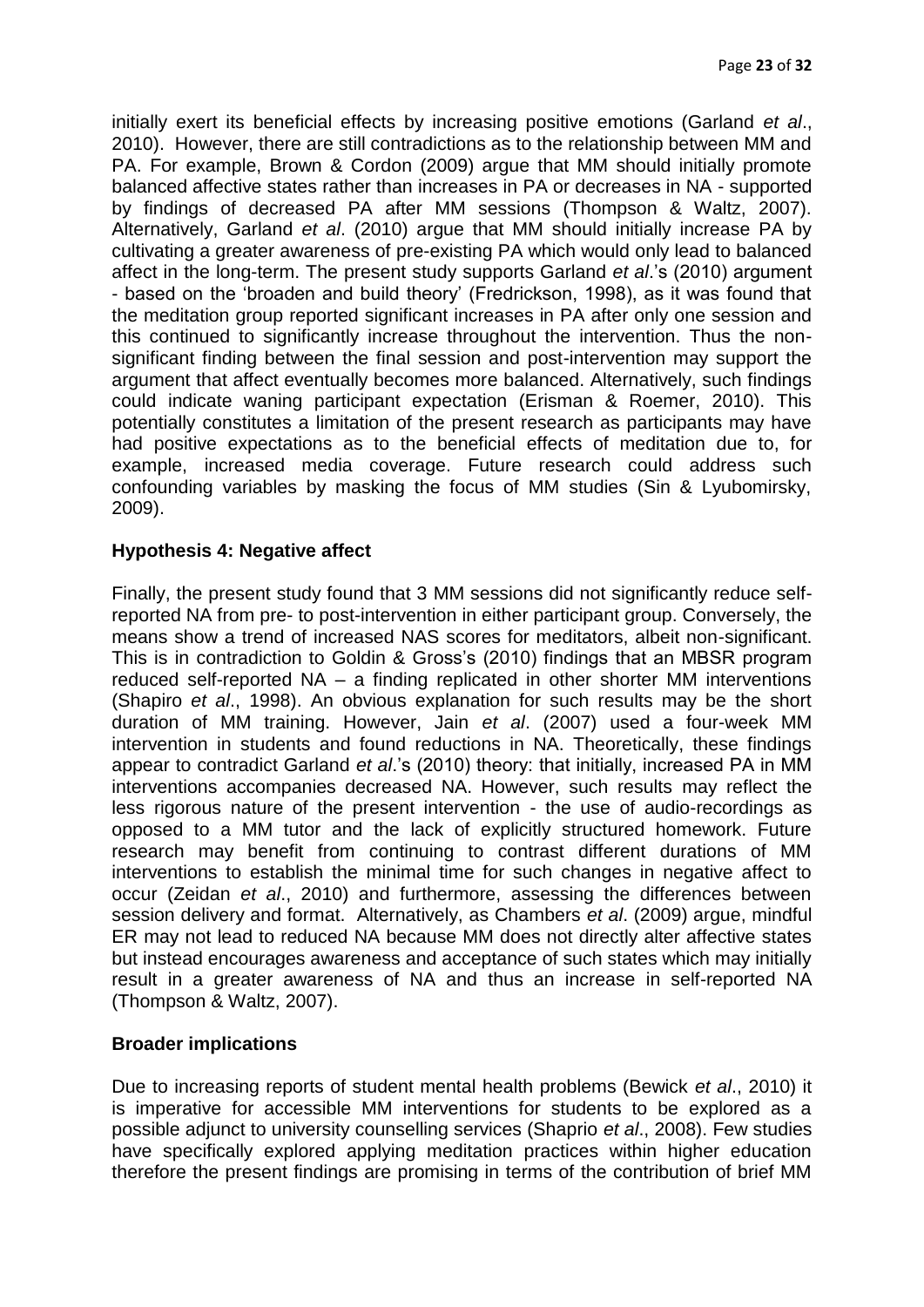interventions on the emotional well-being of students. In particular, in a review of research, Shapiro *et al*. (2008) argue firstly that increased everyday mindfulness can lead to improved attention and concentration that can facilitate learning, secondly, that reduced ER difficulties can promote adaptive coping mechanisms, and thirdly, that increased PA enhances cognitive processes relevant to study. The present findings therefore suggest that such outcomes are partially amenable to being enhanced through a brief MM intervention. Furthermore, there are theoretical implications as the present findings support the argument that MM initially exerts its effects on emotional processes, though the role of MM on affect needs further delineation.

#### **Limitations and future research**

In addition to the specific limitations and recommendations already mentioned, there are general limitations to address within the present study and within broader MER research.

Firstly, although extending previous research by using an active control condition (Davidson, 2010), the control session content may have been emotionally evocative to some third-year students. Whilst careers guidance audio-recordings were chosen to engage students, it may have caused tension in students worried about career options upon graduation. Future research may benefit from utilising less provocative content or using a comparison condition matched more closely to the MM sessions format (Williams, 2010).

Secondly, for the meditation condition, it is not possible to discern the effects of the specific guided meditations used. For example, the confidence of the meditation tutor has been shown to influence participants (Davidson, 2010) and subsequently, using the same audio-recordings throughout may have biased results and limited generalisability. This may be overcome by using comparison conditions utilising different guided MMs, therefore teasing apart the effects and also balancing the positive expectations between groups (Williams, 2010). Furthermore, the partial success of these individually delivered sessions should not prevent further rigorous analysis of the differences between individual and group MM interventions specifically for student populations (Shapiro *et al*., 2007).

A third limitation of the present study is the exclusive use of self-report measures (Baer *et al*., 2006). Whilst the majority of MM research utilises either self-report or neuro-imaging methodologies, it is important for MM research to explore other measurement techniques such as behavioural, physiological or experience-sampling methods as retrospective reports are known to be biased by memory distortion (Brown & Ryan, 2003). Furthermore, a thorough examination of the different subscales of the measures used would be an advantageous exploration for future research as different facets of mindfulness or ER may be affected differently in brief MM interventions in comparison to lengthier ones (Brown and Ryan, 2003).

The final limitation concerns the constructs of MM and ER. As both MM and ER are new research areas there is still dispute as to their conceptual and definitional status (Bloch, 2010; Williams, 2010). For example, Chambers *et al*. (2009) argue that MM and ER are perhaps best not viewed as discrete constructs but as orthogonal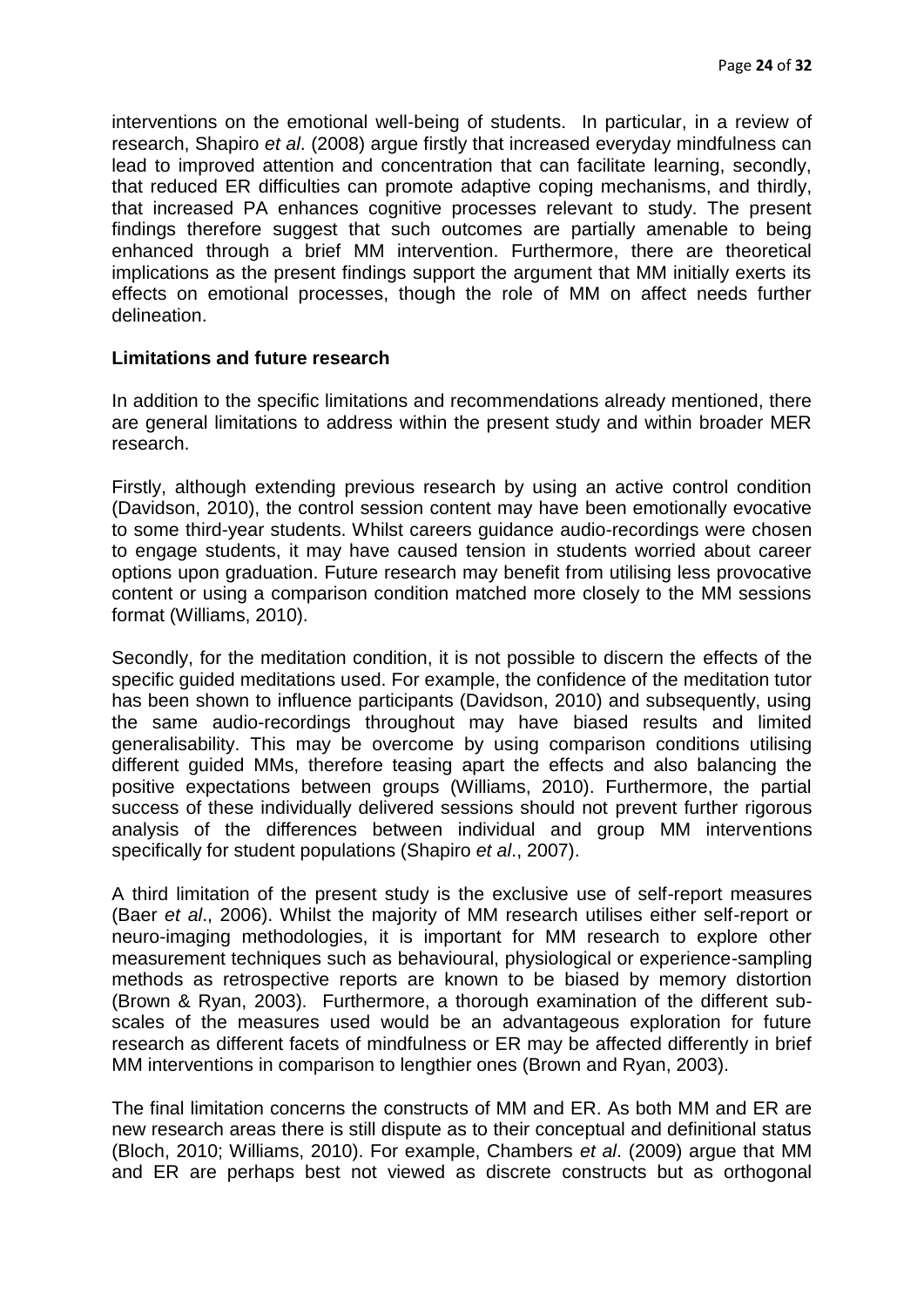constructs. This could have influenced the present results and thus necessitates studies that explore the way in which these facets overlap. For example, to clarify the effect of MM on PA and NA and illuminate current theoretical and research contradictions, future research might benefit from using the PANAS sub-scales as an overall measure to serve as an indicator of overall reported emotional reactivity (Arch & Craske, 2006), thus moving beyond the positive and negative demarcation which may not be a useful conceptualisation of MMs effects (Brown & Cordon, 2009).

### **Conclusion**

The present study has demonstrated that 3 weekly MM sessions can have a beneficial impact upon the emotional well-being of students aged 18-24. In particular - increases in self-reported everyday mindfulness and PA and reductions in selfreported ER difficulties; changes which have been consistently associated with psychological well-being (Chambers *et al*., 2009) and are integral to recent positive psychology interventions in vulnerable populations (Shapiro *et al.*, 2002). The nonsignificant finding of the present MM sessions on NA may correspond to the lessintensive nature of the intervention, indicating that future research should consider variations in the delivery of MM interventions and continue to distinguish the shortterm processes underlying findings of long-term salutary effects.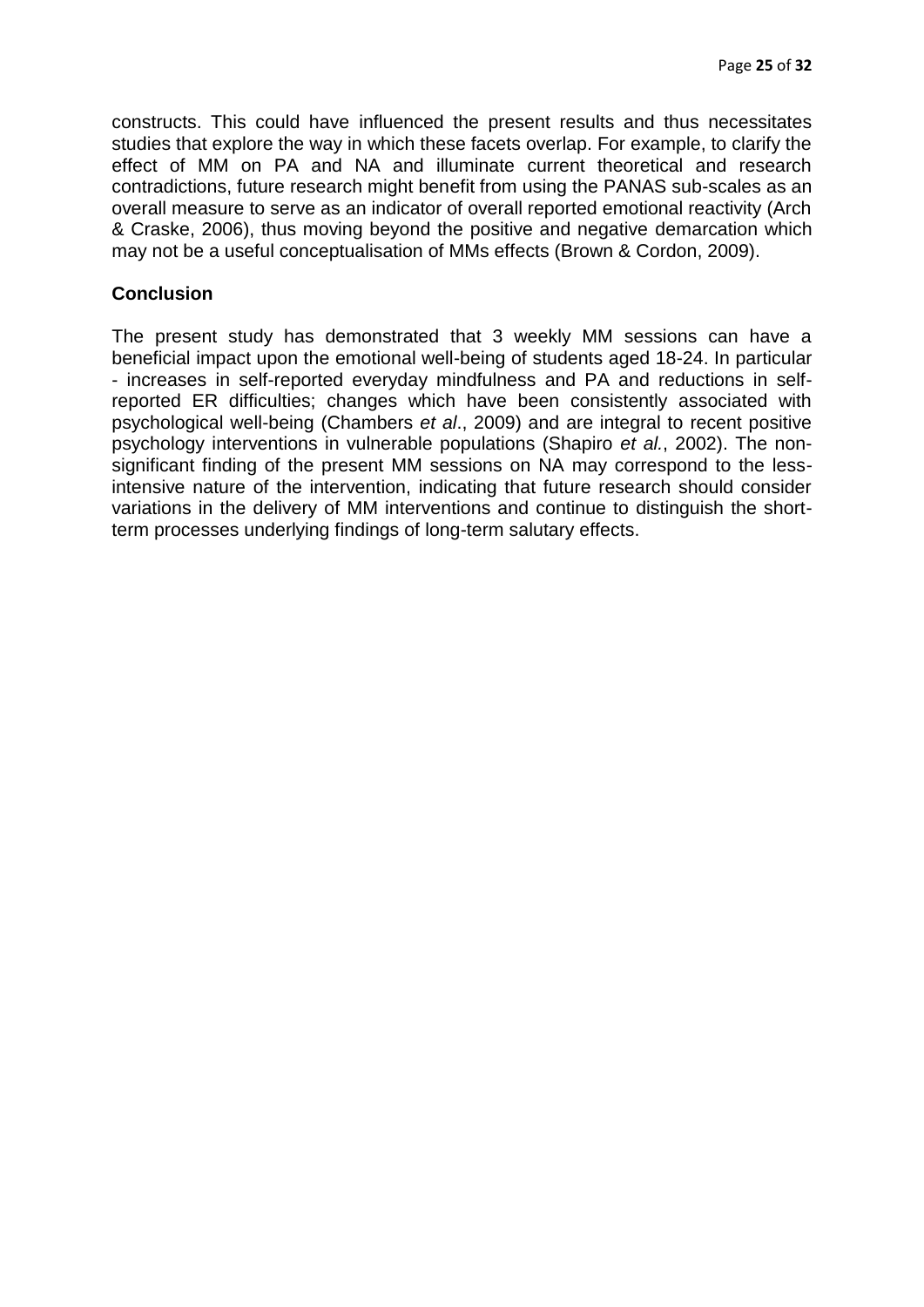### **References**

Aldao, A., Nolen-Hoeksema, S., & Schweizer, S. (2010). Emotion-regulation strategies across psychopathology: A meta-analytic review. *Clinical Psychology review*, 30, 217-237.

Arch, J. J., & Craske, M. G. (2006). Mechanisms of mindfulness: Emotion regulation following a focused breathing induction. *Behaviour Reseach and Therapy*, 44, 1849- 1858.

Augustine, A. A., & Hemenover, S. H. (2009). On the relative effectiveness of affect regulation strategies: A meta-analysis. *Cognition and Emotion*, 23(6), 1181-1220.

Baer, R.A., Smith, G.T., Hopkins, J., Krietemeyer, J., & Toney, L., (2006). Using selfreport assessment methods to explore facets of mindfulness. *Assessment*, 13(1), 27- 45.

Baer, R. A., Smith, G. T., Lykins, E., Button, D., Krietemeyer, J., Sauer, S., et al. (2007). Construct validity of the five facet mindfulness questionnaire in meditating and non-meditating samples*. Assessment*, 15, 329–342.

Baer, R.A., Walsh, E., & Lykins, E.L.B. (2009). Assessment of mindfulness. In F. Didonna (Ed.) *Clinical handbook of Mindfulness* (pp. 153-165). New York: Springer.

Baumeister, R.F., Bratslavsky, E., Finkenauer, C., & Vohs, K. D. (2001). Bad is stronger than good. *Review of General Psychology*, 5(4), 323-370.

Berking, M., Wupperman, P., Reichardt, A., Pejic, T., Dippel, A., & Znoj, H. (2008). Emotion regulation skills as a treatment target in psychotherapy. *Behavior Research and Therapy*, 46(11), 1230−1237.

Bewick, B., Koutsopoulou, G., Miles, J., Slaa, E., & Barkham, M. (2010). Changes in undergraduate students' psychological well-being as they progress through university. *Studies in Higher Education*, 35(6), 633-645.

Bishop, S. R., Lau, M., Shapiro, S., Carlson, L., Anderson, N. D., Carmody, J. et al. (2004). Mindfulness: A proposed operational definition. *Clinical Psychology: Science and Practice*, 11(3), 230-241.

Bloch, L., Moran, E.K., & Kring, A.M. (2010). On the need for conceptual and definitional clarity in emotion regulation research on psychopathology. In A.M. Kring & D.M. Sloan (Eds.) *Emotion regulation and psychopathology: a transdiagnostic approach to etiology and treatment* (pp. 88-104). New York: Guilford Press.

British Psychological Society. (2009). *Code of ethics and conduct*. Leicester: The British Psychological Society.

Broderick, P. C. (2005). Mindfulness and coping with dysphoric mood: Contrasts with rumination and distraction. *Cognitive Therapy and Research*, 29, 501-510.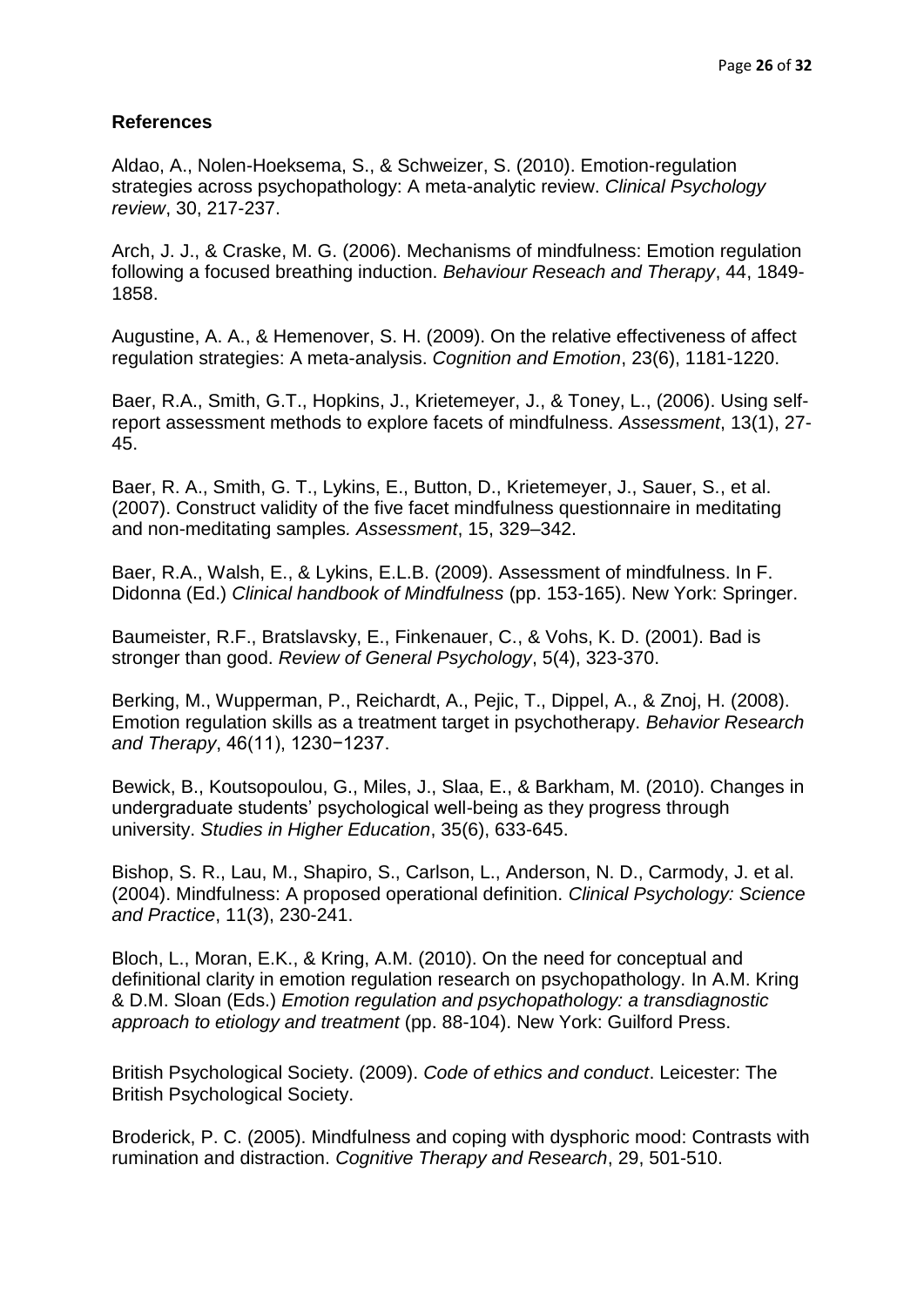Brown, K. W., & Ryan, R. M. (2003). The benefits of being present: Mindfulness and its role in psychological wellbeing. *Journal of Personality and Social Psychology*, 8(4), 822–848.

Brown, K. W., Ryan, R. M., & Creswell, J. D. (2007). Mindfulness: Theoretical foundations and evidence for its salutary effects. *Psychological Inquiry*, 18, 211-237.

Brown, K. W., & Cordon, S. (2009). Toward a phenomenology of mindfulness: Subjective Experience and emotional correlates. *Clinical Handbook of Mindfulness*, 1, 59-81.

Carmody, J., & Baer, R. A. (2008). Relationships between mindfulness practice and levels of mindfulness, medical and psychological symptoms and well-being in a mindfulness-based stress reduction program. *Journal of Behavioral Medicine*, 31, 23–33.

Chambers, R., Gullone, E., & Allen, N. B. (2009). Mindful emotion regulation: An integrative review. *Clinical Psychology Review*, 29, 560-572.

Cohen, J. (1992). A power primer. *Psychological Bulletin*, 112(1), 155-159.

Davidson, R. J. (2010). Empirical explorations of mindfulness: Conceptual and methodological conundrums. *Emotion*, 10(1), 8-11.

Ditto, B., Eclache. M., & Goldman, N. (2006). Short-term autonomic and cardiovascular effects of mindfulness body scan meditation. *Annals of Behavioural Medicine*, 32(3), 227-234.

Effect Size link (1) to online Paired-samples t-test calculator. (2011). *Effect Size Calculator.* Retrieved 14 March 2011 from <http://www.cognitiveflexibility.org/effectsize/>

Effect Size link (2) to online Independent-samples t-test calculator. (2011). *Effect Size Calculators*. Retrieved 14 March 2011 from <http://www.uccs.edu/~faculty/lbecker/>

Eisenberg, D., E., Golberstein, E., & Gollust, S.E. (2007). Help-seeking and access to mental health care in a university student population. *Medical care,* 45(7), 594- 601.

Erisman, S. M., & Roemer, L. (2010). A preliminary investigation of the effects of experimentally induced mindfulness on emotional responding to film clips. *Emotion*, 10(1), 72-82.

Esurveyspro link to online survey site. (2011). *Esurveyspro*. Retrieved 11 November 2010 from<http://www.esurveyspro.com/>

[Eustice,](http://www.guardian.co.uk/profile/kerry-ann-eustice) K.A. (2010, 23 June). CV tips for graduates. *Guardian Careers Talk.*. Retrieved 18 November 2010 from careers.guardian.co.uk/cv-tips-forgraduates?intcmp=239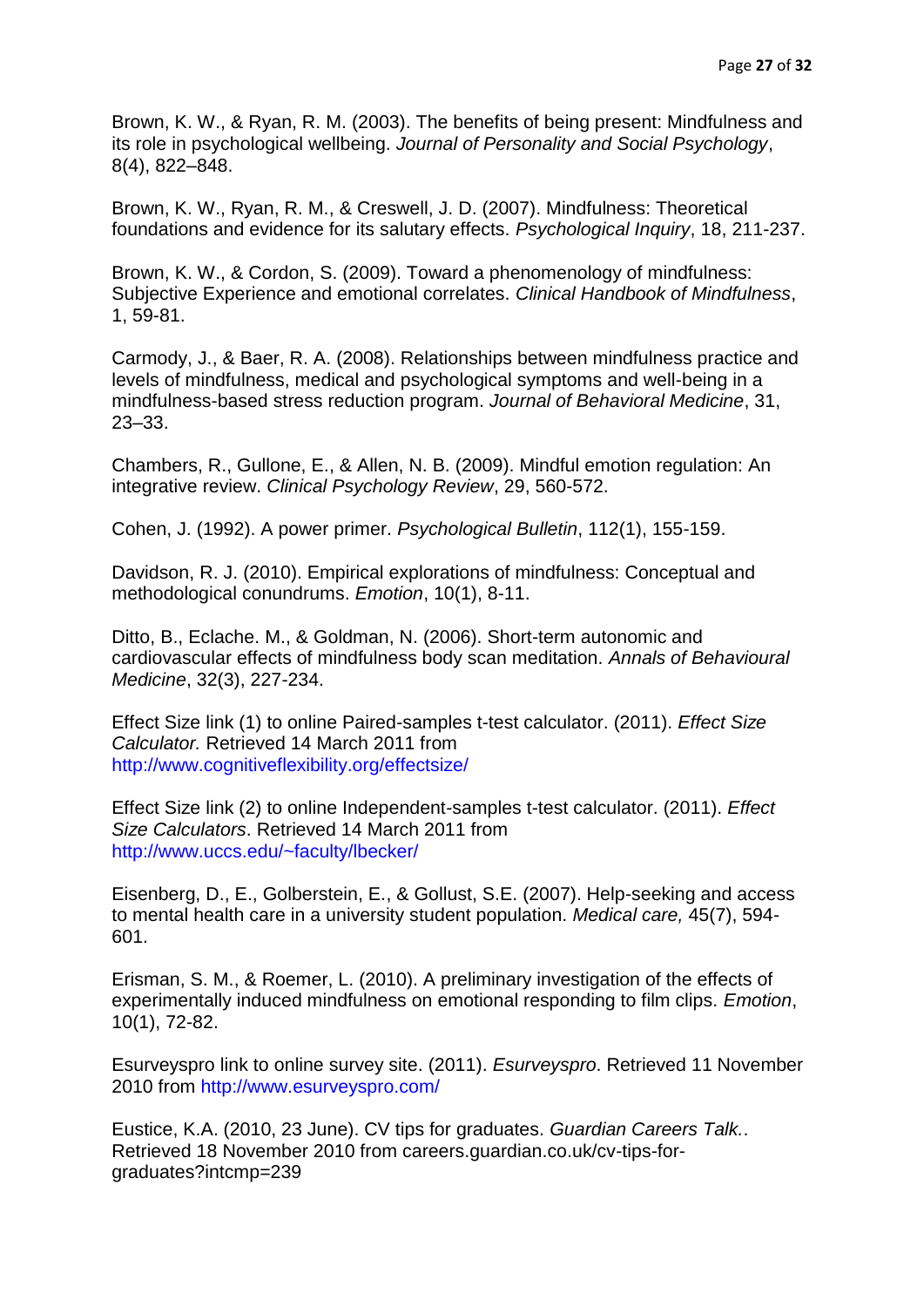Eustice, K.A., Taylor, K., Minter, H., & White, A. (2010, 20 September). *Guardian Careers Talk*. Retrieved 17 November 2010 from [careers.guardian.co.uk/audio/careers-talk-the-marketing-tricks-that-will-get-you-a-job](http://careers.guardian.co.uk/audio/careers-talk-the-marketing-tricks-that-will-get-you-a-job)

[Eustice,](http://www.guardian.co.uk/profile/kerry-ann-eustice) K.E., Crawford, J., [Minter,](http://www.guardian.co.uk/profile/harriet-minter) H., & [White,](http://www.guardian.co.uk/profile/alison-white) A. (2010a, 11 October). *Guardian Careers Talk.* Retrieved 17 November 2010 from careers.guardian.co.uk/audio/careers-talk-how-to-improve-your-employability

[Eustice,](http://www.guardian.co.uk/profile/kerry-ann-eustice) K.A., Crawford, J., [Minter,](http://www.guardian.co.uk/profile/harriet-minter) H., & White, A. (2010b, 1 November). *Guardian Careers Talk*. Retrieved 17 November 2010 from [careers.guardian.co.uk/audio/careers-talk-how-to-get-employers-to-come-to-you](http://careers.guardian.co.uk/audio/careers-talk-how-to-get-employers-to-come-to-you)

[Eustice,](http://www.guardian.co.uk/profile/kerry-ann-eustice) K.A., Cuddon, S., [Minter,](http://www.guardian.co.uk/profile/harriet-minter) H., & White, A. (2010, 22 November). *Guardian Careers Talk*. Retrieved on 22 November 2010 from [careers.guardian.co.uk/audio/careers-talk-what-makes-psychology-graduates-so](http://careers.guardian.co.uk/audio/careers-talk-what-makes-psychology-graduates-so-employable)[employable](http://careers.guardian.co.uk/audio/careers-talk-what-makes-psychology-graduates-so-employable)

Farb, N.A.S., Anderson, A.K., Mayberg, H., Bean, J., McKeon, D., & Segal, Z.V. (2010). Minding Ones Emotions: Mindfulness training alters the neural expression of sadness. *Emotion,* 10(1), 25-33.

Faul, F., Erdfelder, E., Lang, A.G., & Buchner, A. (2007). G\*Power 3: A flexible statistical power analysis program for the social, behavioral, and biomedical sciences. *Behavior Research Methods*, 39, 175-191.

[Filotrani,](http://www.guardian.co.uk/profile/laurajanefilotrani) L.J., [Eustice,](http://www.guardian.co.uk/profile/kerry-ann-eustice) K.A., & [Taylor,](http://www.guardian.co.uk/profile/katetaylor) K. (2009, 23 October). *Guardian Careers Talk*. Retrieved 17 November 2010 from [http://careers.guardian.co.uk/audio/careers-talk](http://careers.guardian.co.uk/audio/careers-talk-graduates)[graduates](http://careers.guardian.co.uk/audio/careers-talk-graduates)

Fletcher, L. B., Schoendorff, B., & Hayes, S. C. (2010). Searching for mindfulness in the brain: A process-oriented approach to examining the neural correlates of mindfulness. *Mindfulness*, 1, 41–63.

Fredrickson, B.L. (1998). What good are positive emotions? *Review of General Psychology*, 2(3), 300-319.

Fredrickson, B.L., & Levenson, R.W. (1998). Positive emotions speed recovery from the cardiovascular sequelae of negative emotions. *Cognition and Emotion*, 12(2), 191-220**.** 

Fredrickson, B.L., Mancuso, R.A., Branigan, C., & Tugade, M.M. (2000). The undoing effect of positive emotions. *Motivation and Emotion*, 24, 237-258.

Fredrickson, B. L., Cohn, M. A., Coffey, K. A., Pek, J., & Finkel, S. M. (2008). Open hearts build lives: Positive emotions, induced through loving-kindness meditation, build consequential personal resources. *Journal of Personality and Social Psychology*, 95(5), 1045–1062**.**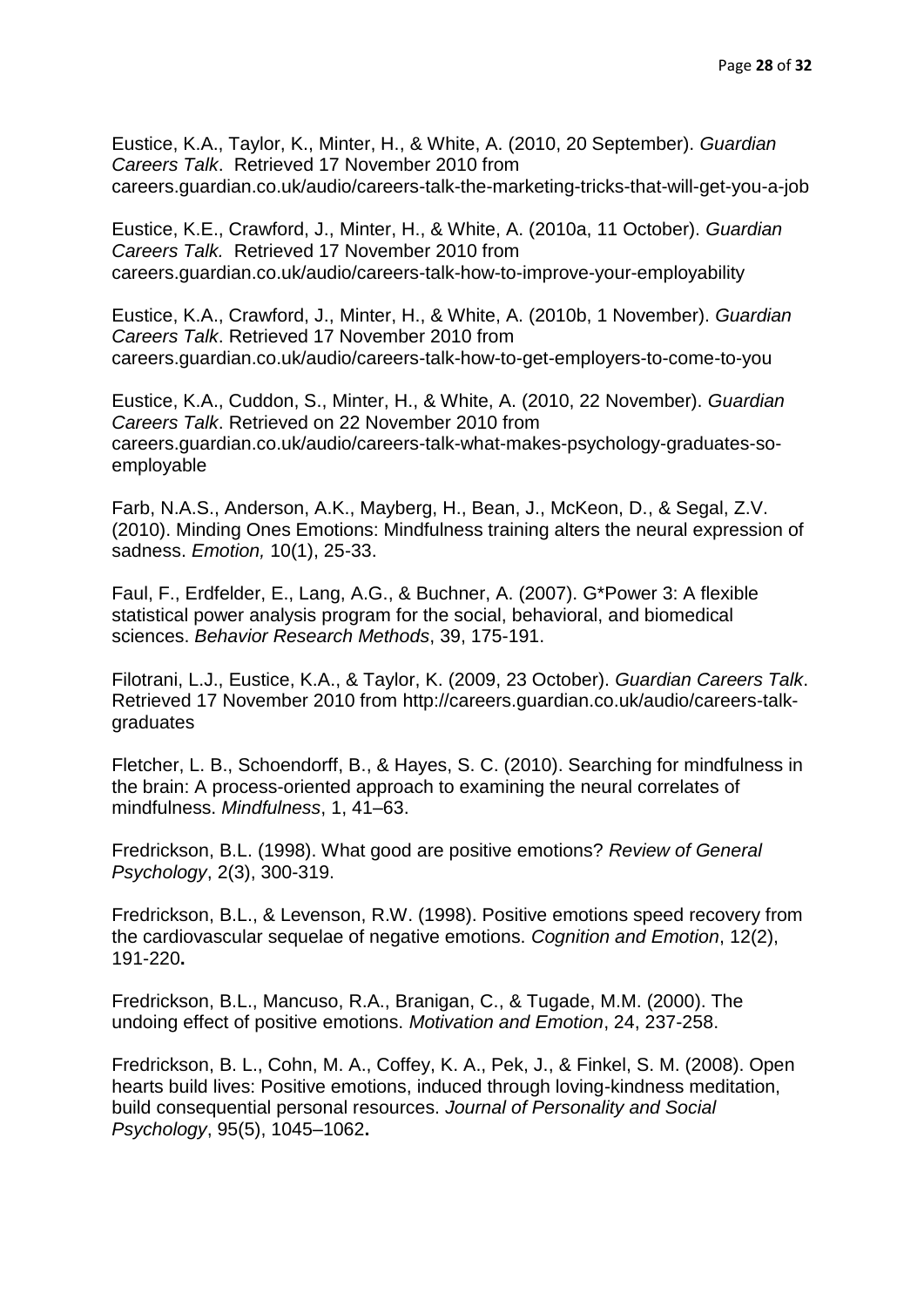Garland, E. L., Fredrickson, B., Kring, A. M., Johnson, D. P., Meyer, P. S., & Penn, D. L. (2010). Upward spirals of positive emotions counter downward spirals of negativity: Insights from the broaden-and-build theory and affective neuroscience on the treatment of emotion dysfunctions and deficits in psychopathology. *Clinical Psychology Review*, 30, 849-864.

Goldin, P.R., & Gross, J.J. (2010). Effects of mindfulness-based stress reduction on emotion regulation in social anxiety disorder. *Emotion*, 10(1), 83-91.

Gratz, K. L., & Roemer, L. (2004). Multidimensional assessment of emotion regulation and dysregulation: Development, factor structure, and initial validation of the difficulties in emotion regulation scale. *Journal of Psychopathology & Behavioral Assessment*, 26(1), 41−54.

Gross, J.J. (1998). The emerging field of emotion regulation: an integrative review. *Review of General Psychology*, 2(3), 271-299.

Grossman, P., Niemann, L., Schmidt, S., & Walach, H. (2004). Mindfulness-based stress reduction and health benefits: A meta-analysis. *Journal of Psychosomatic Research*, 57, 35-43.

Hayes, S.C., & Wilson, K.G. (1994). Acceptance and commitment therapy: Altering the verbal support for experiential avoidance. *The Behavior Analyst*, 17, 289−303.

Higher Education Statistics Agency. (2011) *Students in Higher Education Institutions 2009/2010*. London: HESA.

Holzel, B.K., Carmody, J., Vangel, M., Congleton, C., Yerramsetti, T.G., & Lazar, S.W. (2011). Mindfulness practice leads to increases in regional brain gray matter density. *Psychiatry Research: Neuroimaging*, 191, 36-43.

Jain, S., Shapiro, S. L., Swanick, S., Roesch, S., Mills, P., Bell, I., et al. (2007). A randomized controlled trial of mindfulness meditation versus relaxation training: Effects on distress, positive states of mind, rumination, and distraction. *Annals of Behavioural Medicine*, 33, 11-21.

Jimenez, S.S., Niles, B.L., & Park, C.L. (2010). A mindfulness model of affect regulation and depressive symptoms: positive emotions, mood regulation expectancies, and self-acceptance as regulatory mechanisms. *Personality and Individual Differences*, 49, 645-650.

John, O.P., & Gross, J.J. (2004). Healthy and unhealthy emotion regulation: personality processes, individual differences, and life span development. *Journal of Personality*, 72(6), 1301-1334.

Kabat-Zinn, J. (1990). *Full catastrophe living*. New York: Dell Publishing.

Kabat-Zinn, J. (1991). *Guided mindfulness meditation: 4 practice CDS (Series 1).* Lexington, MA: Stress Reduction CDs and Tapes.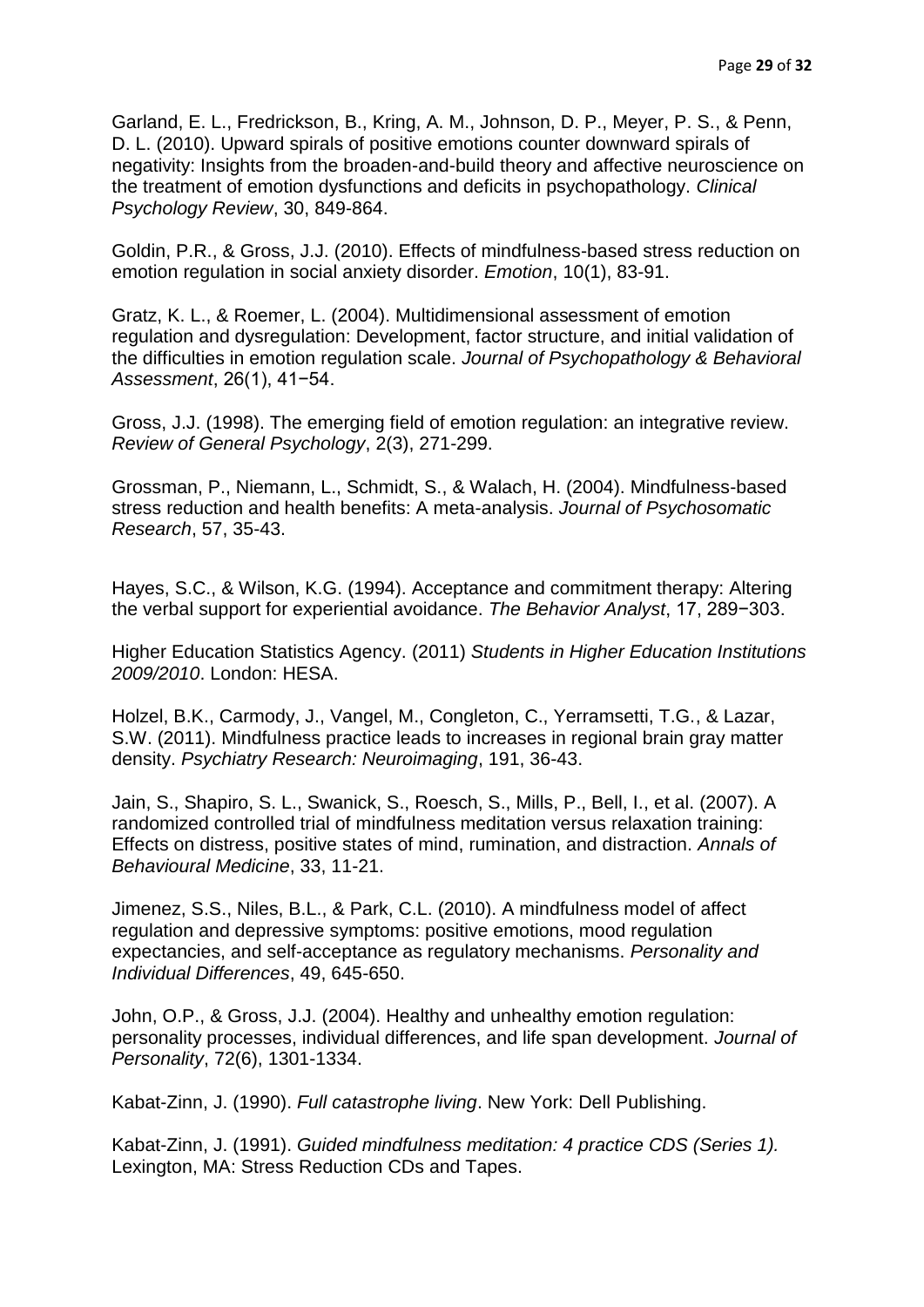Kabat-Zinn, J. (2003). Mindfulness-Based interventions in context: past, present, and future. *Clinical Psychology: Science and Practice*, 10(2), 144-156.

Lau, M.A., Bishop, S.R., Segal, Z. V., Buis, T., Anderson, N.D., Carlson,L., et al. (2006). The Toronto Mindfulness Scale: Development and Validation*. Journal of Clinical Psychology*, 62(12), 1445-1467.

Lyubomirsky, S., King, L., & Diener, E. (2005). The benefits of frequent positive affect: Does happiness lead to success? *Psychological Bulletin*, 131(6), 803–855.

McLaughlin, K.A., Mennin, D.S., & Farach, F.J. (2007). The contributory role of worry in emotion generation and dysregulation in generalized anxiety disorder. *Behaviour Research and Therapy,* 45, 1735–1752.

Miller, J., Fletcher, K., & Kabat-Zinn, J. (1995). Three year follow-up and clinical implications of a mindfulness meditation-based stress reduction intervention in the treatment of anxiety disorders. *General Hospital Psychiatry*, 17, 192–200.

[Minnighan,](http://www.guardian.co.uk/profile/nathan-minnigan) N. (2010, 16 September). Graduate view: Why a dissertation can boost your employability. *Guardian Careers*. Retrieved 18 November 2010 from careers.guardian.co.uk/ graduate-view-why-a-dissertation-can-boost-youremployability?intcmp=239

Murphy, K.R., & Myors, B. (2004). *Statistical Power Analysis (2nd ed.)*. Mahwah, NJ: Erlbaum.

Nunnally, J. C. (1978). *Psychometric theory (2nd edn).* New York: McGraw-Hill.

Nyklíček, I., Karlijn F., & Kuijpers, M.A. (2008). Effects of mindfulness-based stress reduction intervention on psychological well-being and quality of life: Is increased mindfulness indeed the mechanism? *Annals of Behavioural Medicine*, 35(3), 331– 340.

Orzech, K.M., Shapiro, S.L., Brown, K.W., & McKay, M. (2009). Intensive mindfulness training-related changes in cognitive and emotional experience. *The Journal of Positive Psychology*, 4(3), 212-222.

Pressman, S.D., & Cohen, S. (2005). Does positive affect influence health? *Psychological Bulletin*, 131(6), 925-971.

Seligman, M.E.P., Steen, T.A., Park, N., & Peterson, C. (2005). Positive Psychology Progress: Empirical Validation of Interventions. *American Psychologist*, 60(5), 410- 421.

Shallcross, A.J., Try, A. S., Boland, M., & Mauss, I.B. (2010). Let it be: accepting negative emotional experiences predicts decreased negative affect and depressive symptoms. *Behaviour Research and Therapy*, 9, 921-929.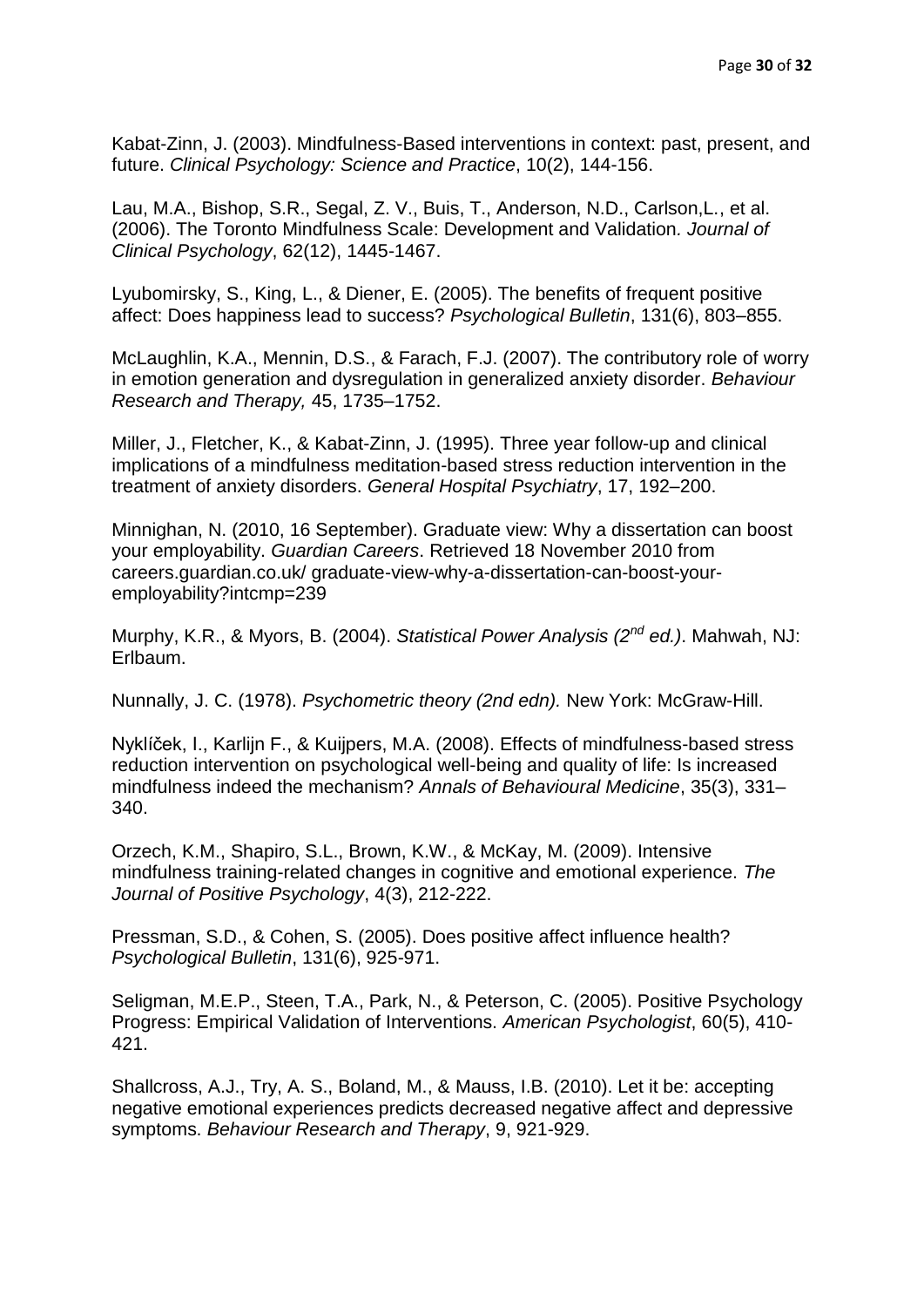Shapiro, S. L. (2009). The Integration of mindfulness and Psychology. *Journal of Clinical Psychology*, 65(6), 555-560.

Shapiro, S. L., Schwartz, G. E., & Bonner, G. (1998). The effects of mindfulnessbased stress reduction on medical and pre-medical students. *Journal of Behavioral Medicine*, 21, 581-599.

Shapiro, S. L., Schwartz, G. E., & Santerre, C. (2002). Meditation and positive psychology. In C.R. Synder & S.L. Lopez (Eds.) *Handbook of positive psychology*, (pp. 632–645). Oxford, UK: Oxford University Press.

Shapiro, S. L., Carlson, L. E., Astin, J. A., & Freedman, B. (2005). Mechanisms of mindfulness. *Journal of Clinical Psychology*, 62(3), 373-386.

Shapiro, S. L., Brown, K., & Beigel, G. (2007). Self-care for health care professionals: Effects of MBSR on mental well being of counseling psychology students. *Training and Education in Professional Psychology*, 1, 105-115.

Shapiro, S. L., Brown, K. W., & Astin, J. A. (2008). Toward the Integration of Meditation into Higher Education: A review of research. Paper presented at the meeting of the Center for Contemplative Mind in Society, California.

Sin, N.L., & Lyubomirsky, S. (2009). Enhancing well-being and alleviating depressive symptoms with positive psychology interventions: A practice-friendly meta-analysis. *Journal of Clinical Psychology*, 65(5), 467-487.

SPSS Inc. (2007). *SPSS for Windows (version 16.0).* Chicago: SPSS Inc.

Tabachnick, B.G., & Fidell, L.S. (1996). *Using multivariate statistics* (3rd ed). New York: Harpercollins.

Tang, Y., Ma, Y., Wang, J., Fan, Y., Feng, S., Lu, Q., et al. (2007). Short-term meditation training improves attention and self-regulation. *Proceedings of the National Academy of Sciences*, 104(43), 17152-17156.

Teasdale, J.D., Segal, Z.V., Williams, J.M.G., Ridgeway, V.A., Soulsby, J.M., & Lau, M.A. (2000). Prevention of relapse/recurrence in major depression by mindfulnessbased cognitive therapy. *Journal of Consulting Clinical Psychology*, 68, 615-623.

Thompson, B.L., & Waltz, J. (2007). Everyday mindfulness and mindfulness meditation: Overlapping constructs or not? *Personality and Individual Differences*, 43, 1875-1885.

Watson, D., Clark, L. A., & Tellegen, A. (1988). Development and validation of brief measures of positive and negative affect: The PANAS scales. *Journal of Personality and Social Psychology*, 54(6), 1063-1070.

Wicki, M., Kuntsche, E., & Gerhard, G. (2010). Drinking at European universities? A review of students' alcohol use*. Additctive Behaviours*, 35(11), 913-924.